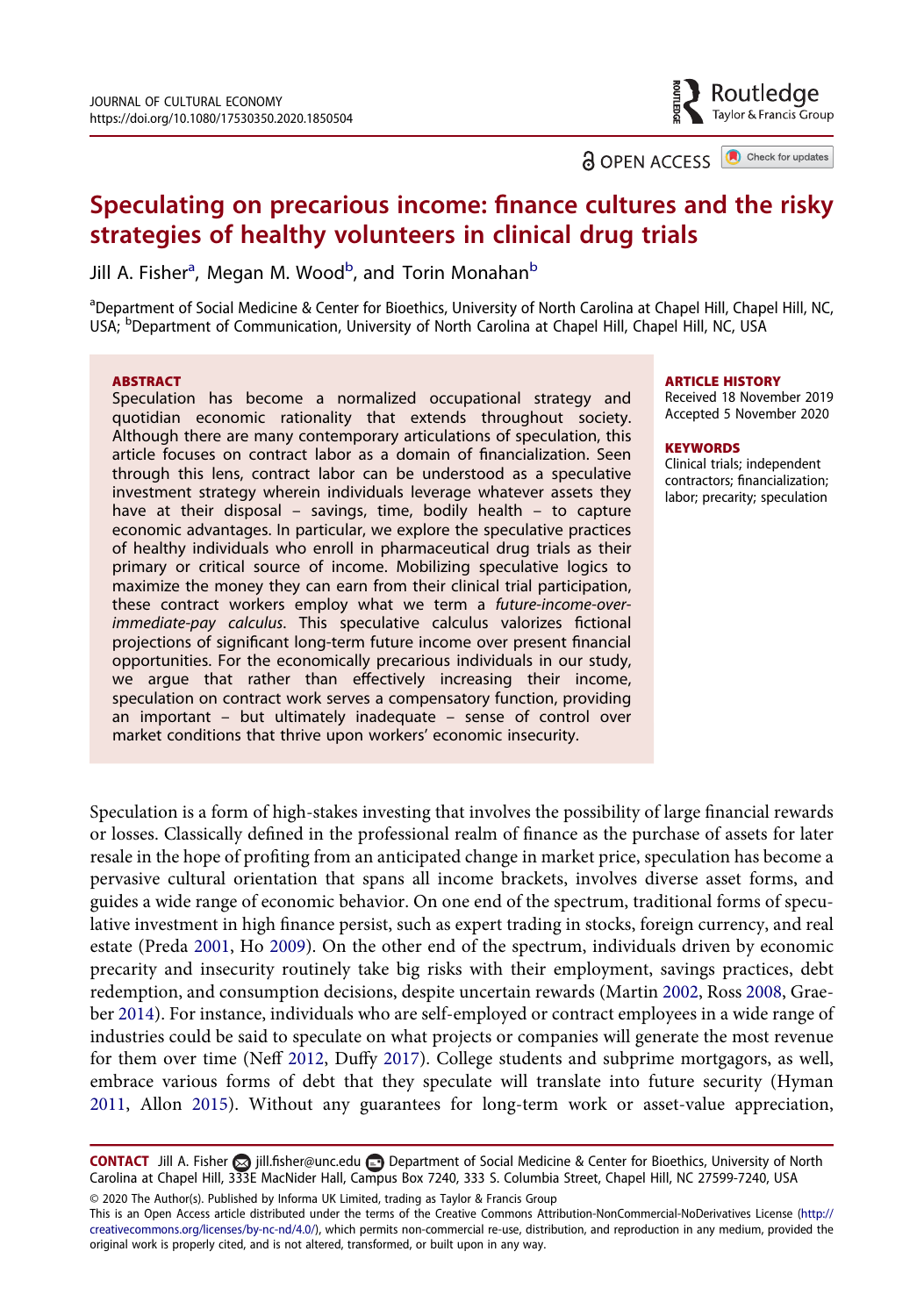many individuals must choose how best to use their limited resources today to position themselves for financial – as well as cultural and symbolic – success tomorrow. Through these processes, speculation becomes a normalized occupational strategy and quotidian economic rationality that extends throughout society.

<span id="page-1-0"></span>Although there are many contemporary articulations of speculation, the focus in this article is on the speculative practices of healthy individuals who enroll in drug trials as their primary or critical source of income. As part of the development of new pharmaceuticals, Phase I clinical trials are conducted on healthy volunteers to test the safety and tolerability of investigational drugs. Despite the term 'volunteer,' these research participants are technically short-term independent contractors who are paid to enroll, leading many to participate serially in such trials with some even identifying as 'professional guinea pigs' or 'professional lab rats' (Abadie [2010](#page-17-0)). Compensation for studies varies depending on the length of the trial, including time confined to the research clinic and number of outpatient visits, as well as the procedures involved, but these trials typically offer \$100 to \$300 per day, creating trials that range from less than \$1,000 to over \$10,000 (Camporesi and McNamee [2014](#page-18-2), Edelblute and Fisher [2015](#page-18-3)). Participants can generally expect to be paid within a week of a trial's end, so depending on the trial's length, participants could collect their study stipend within just a few days or weeks from pursuing it. While there are health risks involved in testing investigational drugs, Phase I trials are generally considered safe, and it is rare for healthy volunteers to die or have life-threatening injuries from their participation (Emanuel et al. [2015](#page-18-4)).

<span id="page-1-5"></span><span id="page-1-4"></span><span id="page-1-3"></span>In making decisions about Phase I trial enrollment, some healthy volunteers mobilize speculative logics and practices to maximize their clinical trial compensation in an attempt to actualize longterm financial stability within a context of economic precarity. Specifically, they employ what we term a future-income-over-immediate-pay calculus when deciding whether to enroll in specific clinical trials available to them. Crucially, this speculative calculus valorizes fictional projections of significant long-term future income over present financial opportunities. To operationalize this calculus, imagine a contract worker is offered \$1,000 to perform a job that could take two weeks. That worker, even if in need of the immediate pay, might not consider that contract worthy of her time and refuse the job out of the belief that something else will come along and earn her more income later. Alternatively, another contract worker is offered \$10,000 to perform an onerous job that could require many resources and capital investment, making the job less attractive than one that might pay only \$5,000. In this scenario, the worker chooses to make less money in the shortterm out of the belief that his future income can be maximized by investing and earning less now. In both instances, these workers anticipate the demands of the contract labor market, foregoing available opportunities for revenue in pursuit of an imagined, more lucrative payout over time.

In developing the concept of the future-income-over-immediate-pay calculus, we argue that rather than effectively increasing their income, speculation on contingent contract work serves a compensatory function for these workers. Such labor speculation provides an important – but ultimately inadequate – sense of control over market conditions that thrive upon workers' economic insecurity. We analyze clinical trial participants' economic decision-making through the lens of speculation because these workers explicitly cast the decision to decline a study as risk-taking, but as with many other forms of speculation, we find that for the individuals in our study, these decisions often do not pay off financially. Indeed, our study suggests that especially for workers who are the most economically precarious, betting on imagined future income opportunities typically leaves them financially worse off than had they pursued an available option for immediate pay.

<span id="page-1-2"></span><span id="page-1-1"></span>Like other financial investment practices that have been normalized as a means for meeting basic needs in the absence of secure wage labor, stable employment, or adequate state assistance (Callon [1998](#page-18-5), Allon [2016](#page-18-6)), contingent contract laborers engage in speculative practices to manage economic insecurity. When workers are responsibilized to treat labor as an object of speculation, larger systems of finance-based capitalism are further insulated from direct recognition or critique. By attending to the strategies healthy volunteers use to evaluate the long-term value of individual clinical trial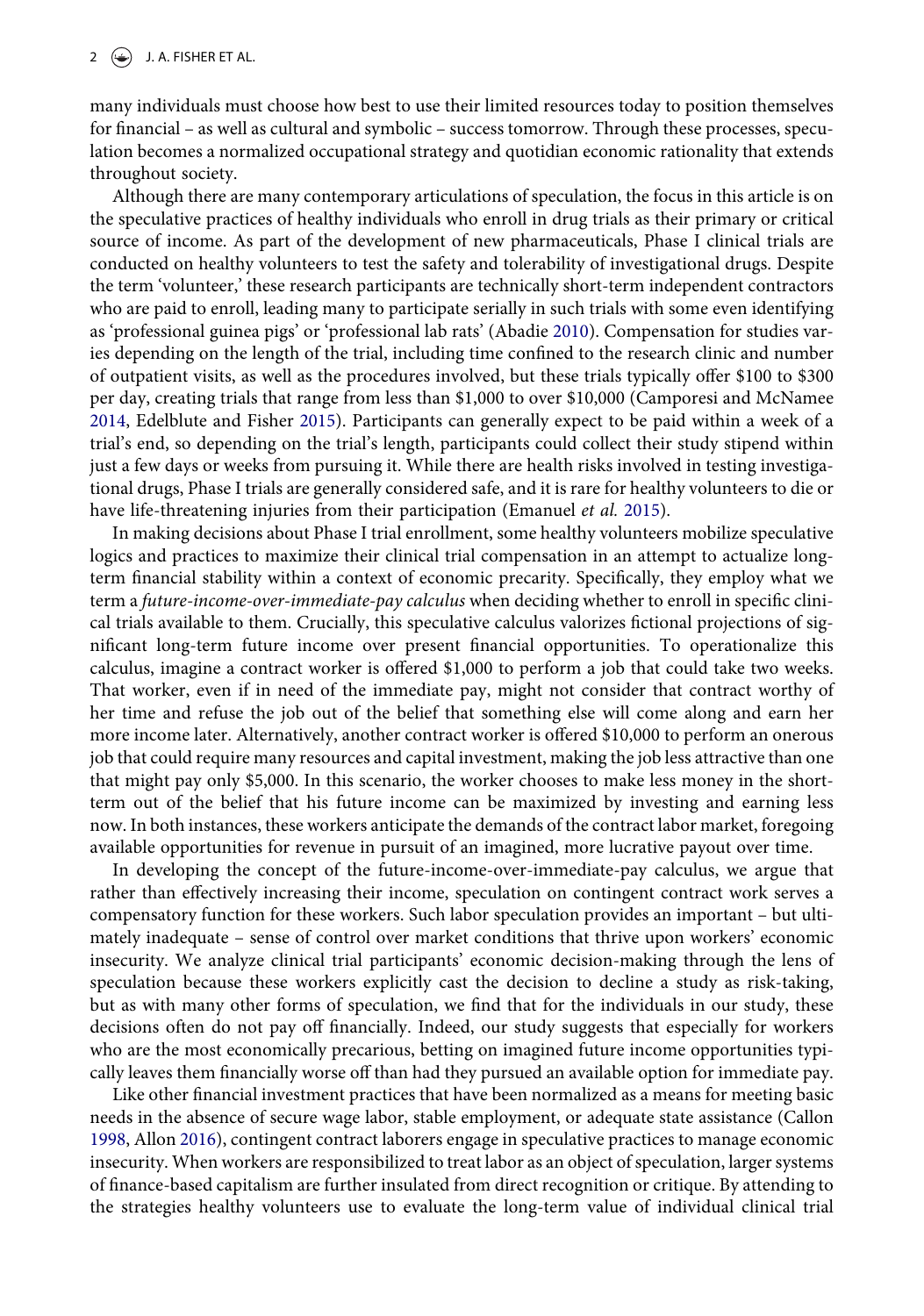contracts, our data provide important conceptual insights into the efforts and ramifications of precarious workers seeking to exert control over industries that typically leave them powerless.

## Contract labor, uncertainty, and shifting financial practices

<span id="page-2-6"></span><span id="page-2-5"></span>As scholarship on work and economic trends has shown, there has been a massive shift since the 1980s in employment patterns away from stable, benefits-bearing jobs to unstable, low-wage, exploitative jobs (Neilson and Rossiter [2008](#page-19-7), Kalleberg [2011,](#page-19-8) Ross [2017](#page-19-9)). In addition to the proliferation of service-sector and temporary jobs, the rise of contract work has been a key part of the transformation of work in the past decades (Gregg [2011](#page-19-10), Katz and Krueger [2019](#page-19-11)). Although contract work offers no promise of sustained income, empirical studies have shown that many workers choose to pursue this work because of its potential higher rewards compared to traditional full-time employment (Kunda et al. [2002,](#page-19-12) Gallagher [2008](#page-19-13)). Contract work has been particularly attractive to professionals who can offer their expert services to corporations and earn higher wages while having more flexibility over scheduling and the scope of their work (Sharma [1997](#page-19-14), Barley and Kunda [2006](#page-18-7)). Through the perceived benefits of contract work, economically risky work has become appealing to many professionals (Neff [2012](#page-19-5)).

<span id="page-2-10"></span><span id="page-2-9"></span><span id="page-2-4"></span><span id="page-2-1"></span>Individuals' relationship with financial risk is shaped by the broader culture. At the same time that employment patterns have changed, world economies have embraced finance capitalism, which refers to an economic system premised on deregulated financial markets in which the profits prioritized are those that can be made from capital itself (e.g. investments in stocks, currencies, and derivatives) as opposed to production (e.g. manufacturing and distribution) (Leyshon and Thrift [2007](#page-19-15)). In such a system, volatility and uncertainty have come to characterize international financial markets. The response to this increased uncertainty has been a proliferation of complex strategies of risk management, insurance, hedging, and speculation, which have paradoxically fueled more financial uncertainty (Strange [1986](#page-20-0)). This dynamic was evinced by the 2007/2008 global financial crisis that illustrated the 'house of cards' out of which the system had been built (Allon and Redden [2012](#page-18-8)).

<span id="page-2-11"></span><span id="page-2-0"></span>Finance capitalism affects more than just the practices of Wall Street. As the priority once given to including workers fully in the labor market yields to the primacy of investing as a way of orienting domestic policy and ideas of productive citizenship, a cultural economy that thrives on speculation and risk seeps into everyday life as well (Martin [2002\)](#page-19-2). This phenomenon is exemplified by the proliferation and intensification of popular forms of involvement in financial markets (Lai [2018](#page-19-16)). As Martin [\(2002](#page-19-2)) explains,

<span id="page-2-8"></span>Finance is not only the question of what to do with the money one has worked for, but a way of working that money over, and ultimately, a way of working over oneself. … [A] new set of signals are introduced as to how life is to be lived and what it is for. (17)

<span id="page-2-7"></span><span id="page-2-3"></span>The system of finance capital emphasizes that individuals are responsible for their financial futures and disavows the role of the state in ensuring that citizens' welfare needs are met (Lai [2017](#page-19-17)). Subscribing to this view leads individuals to normalize financial risk as they re-envision their homes, savings, and debt as speculative assets that should be leveraged (Allon [2015](#page-18-1)). Individuals' health can also be subject to investment logics through a process of bio-financialization, which ascribes financial value to people's bodies and behaviors (French and Kneale [2012](#page-18-9)). Not surprisingly, these financial activities, particularly because of predatory lending and sales practices, disproportionately disadvantage – if not exploit – people of color, women, the unmarried, the unemployed, and noncitizens (Cooper and Mitropoulos [2009\)](#page-18-10).

<span id="page-2-2"></span>While the extant literature has explored how individuals are encouraged to see themselves as units of financial management, contract labor as a domain of financialization has received less attention. Seen through this lens, contract labor can be understood as a speculative investment strategy itself wherein individuals leverage whatever assets they have at their disposal – savings,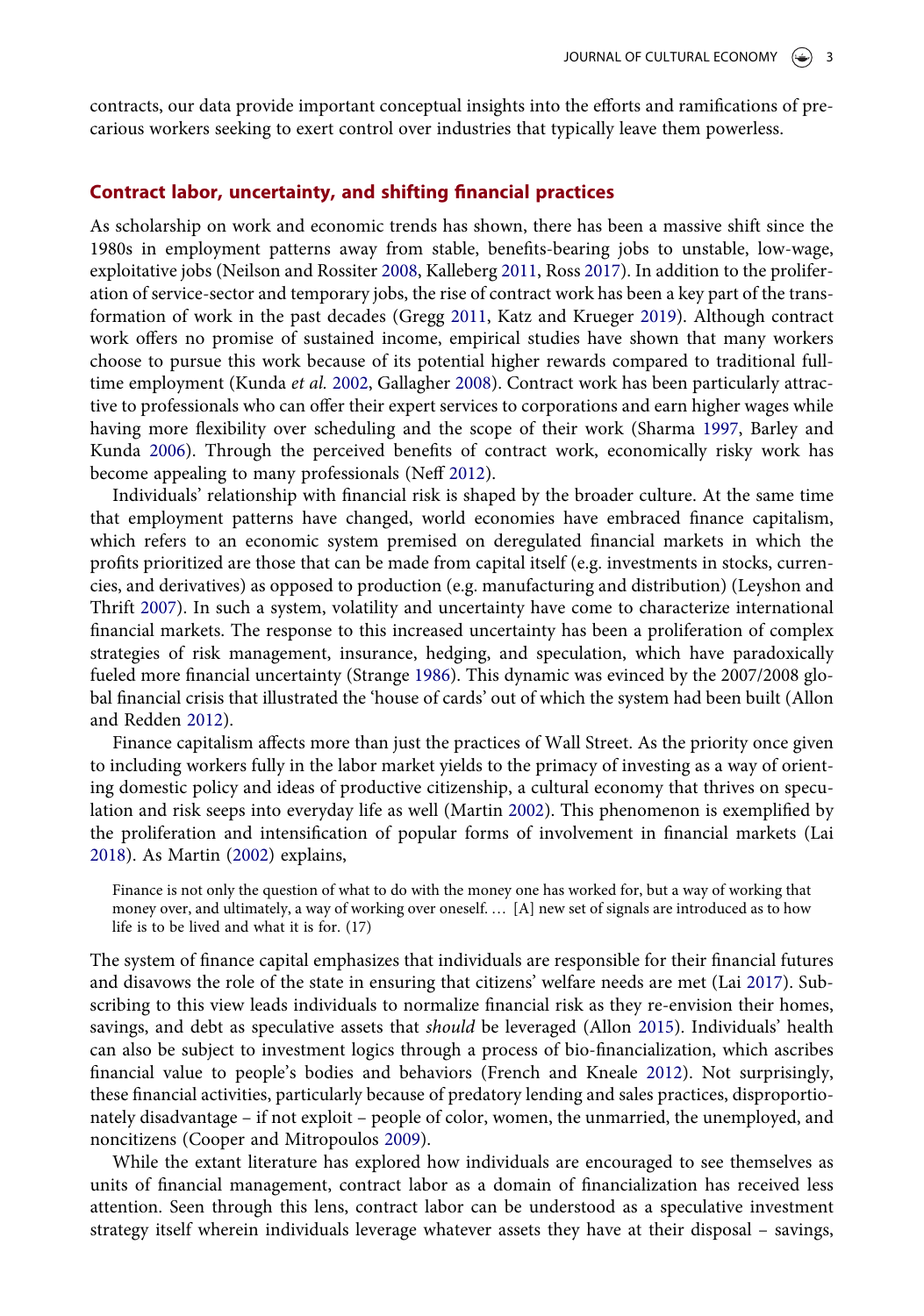#### $4 \quad (*)$  J. A. FISHER ET AL.

<span id="page-3-5"></span>time, bodily health – to capture economic advantages. This perspective is particularly salient when examining how contract labor has also changed in the past decade. Rather than a market for professionally trained or credentialed experts who often undertake contract labor under conditions of professional stability (Neff [2012\)](#page-19-5), contract labor has expanded to include unskilled workers. This is most obviously manifest in the gig economy, which relies on non-employee workers fulfilling shortterm commitments to meet the labor demands particularly of app-based, platform companies (Friedman [2014](#page-18-11)). Perhaps unlike many highly skilled contractors, these workers tend to suffer from overwork, social isolation, and less control over their financial security (Yin et al. [2018](#page-20-1), Ravenelle [2019](#page-19-18), Wood et al. [2019\)](#page-20-2). Nonetheless, few empirical studies have examined the financial calculi involved in independent contractors' decisions about which contracts to accept or reject (Camerer et al. [1997,](#page-18-12) Shapiro [2018](#page-19-19)).

<span id="page-3-11"></span><span id="page-3-9"></span><span id="page-3-6"></span><span id="page-3-2"></span>There is a vast literature in economics, sociology, psychology, and other fields that has examined individuals' and households' financial decision making (for an overview of this literature, see Opaluch and Segerson [1989](#page-19-20), Beckert [2013\)](#page-18-13). A key area of research inquiry has been the role of uncertainty in financial decision-making, or the impossibility of predicting in advance the outcomes of these decisions (Pixley [2010](#page-19-21), Jasarevic [2014,](#page-19-22) Tellmann [2014](#page-20-3)). This literature is particularly relevant to contract work because individuals must make decisions about how to maximize their income over time based on limited information about present and future opportunities. Envisioning what the future might hold is critically important when dealing with uncertain outcomes (Cooper [2010](#page-18-14)), leading many to fabricate 'fictional expectations' about their financial futures (Beckert [2013](#page-18-13)). These fictions are often based on optimistic projections wherein individuals assume they will have greater success in an uncertain financial market than is perhaps possible (Stout [2012](#page-19-23)).

<span id="page-3-10"></span><span id="page-3-8"></span><span id="page-3-7"></span><span id="page-3-3"></span><span id="page-3-1"></span><span id="page-3-0"></span>On a daily basis, individuals mobilize decision rules that structure their economic behavior. Serving to bridge the future they see for themselves and their current situation, decision rules operate as 'precise, formal means of implementing these [economic] motivations or could merely be a convenient "philosophy" for making choices' (Opaluch and Segerson [1989\)](#page-19-20). Classic sociological work on households has shown that distribution of opportunity will, at least to some extent, change decisions or behaviors (Becker [1962\)](#page-18-15). Having more or less income changes consumption practices, and it might also change individuals' responses to risky financial decisions. Mishra et al. ([2012](#page-19-24)) have argued that individuals are more likely to choose higher-risk financial options when they are in situations of greater need. In this model, if a safer financial option is not likely to provide the resources that individuals need to make ends meet, then those individuals will pass on the relatively certain option of less money for the larger gamble of earning more, possibly being left with nothing as a result. This is an interesting perspective from which to understand contract labor, particularly for those individuals who have fewer financial resources. Combining a focus on contract work, financial decision making, and the culture of financialization in everyday life, our work contributes to these literatures by exploring how precarious workers use speculative logics when navigating between current contracts and unknown future possibilities.

## Methods

<span id="page-3-4"></span>We conducted a mixed-methods, longitudinal study of healthy people who enroll in Phase I clinical trials. The aim of the study was to determine not only how these individuals perceived their participation in medical research but also to track the clinical trials they screened for and enrolled in over a three-year period. Thus, we wanted to learn both what people say and what they actually do when it comes to Phase I trials. To identify healthy volunteers for our study, we obtained permission from 7 US Phase I clinics to recruit participants who were enrolled in studies at their facili-ties.<sup>[1](#page-16-0)</sup> These clinics were located in the Eastern, Midwestern, and Western regions of the US, and our sample was roughly evenly divided among these three regions (see also Fisher et al. [2018a](#page-18-16)). The study was reviewed and approved by the Biomedical Institutional Review Board at the University of North Carolina at Chapel Hill. All research participants provided written informed consent.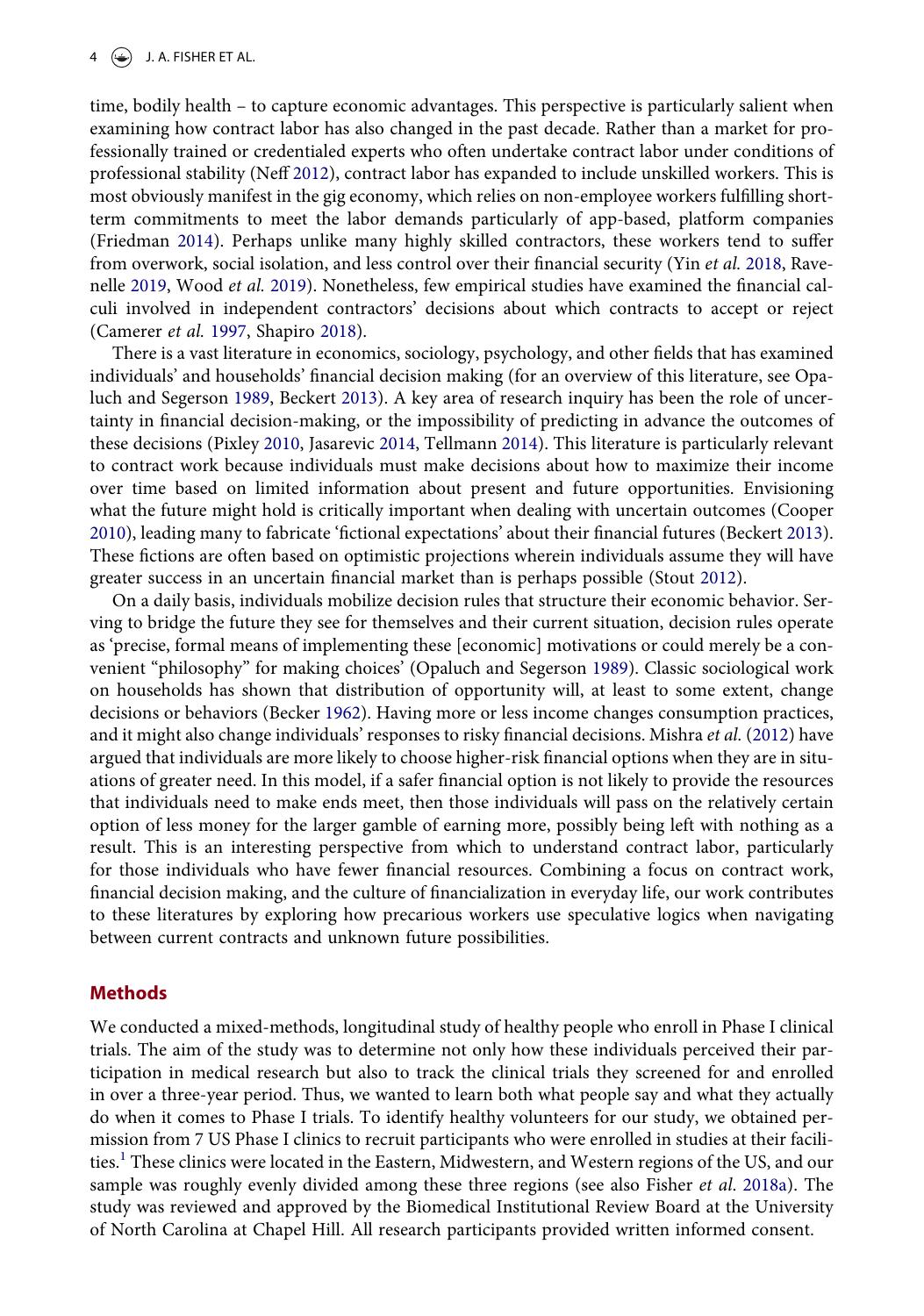<span id="page-4-0"></span>We recruited participants in person during scheduled clinic visits to each facility between May and December 2013. All healthy volunteers who were enrolled in a Phase I trial and who spoke either English or Spanish were eligible for our study. This convenience sampling approach was facilitated by the offer of compensation for their participation, with participants receiving a US \$20 Visa gift card after enrollment and completion of an initial interview. Participants were also informed that they would receive up to an additional \$450 by completing the study (i.e. \$50 for completing an interview 6 months after enrollment, \$100 for completing an interview 1 year after enrollment, \$100 for completing an interview 2 years after enrollment, and \$200 for completing a final interview 3 years after enrollment). We determined that payment for research participation was essential for the success of retaining our sample for three years. In addition, our prior work (Fisher [2020\)](#page-18-17) indicated that, unlike many other subjects of social science research, Phase I trial participants *expected* to get paid for their involvement in research. To fail to offer payment to participants would have diminished our ability to recruit and retain a representative sample of healthy volunteers. Moreover, given the financially precarious situations of the majority of our participants, we also believed it was the ethical thing to do to compensate people for their time and commitment to our research. We nonetheless set initial payment at a nominal level (i.e. \$20) to reduce the possibility that the monetary incentive would compromise the voluntary nature of consent to our study (see, for example, Head [2009](#page-19-25)). Approximately 90% of the participants invited to enroll consented to join the study and completed the initial, confidential interview while in the Phase I clinic.

<span id="page-4-2"></span>After enrollment and completion of the initial interview, all participants were randomized to either the 'full-participation' or 'control' arm of our study. Roughly 20% of participants were allocated to the control group so we could assess whether our study had an unintentional interventional effect on participants' perceptions or behaviors. Although we kept in touch periodically with control group participants to ensure we had up-to-date contact information, their remaining study involvement consisted of only a final telephone interview three years later. In contrast, individuals in the full-participation arm completed four telephone interviews that occurred 6 months, 1 year, 2 years, and 3 years after their enrollment. The full-participation arm was also required to complete online or telephone-based surveys we called 'clinical trial diaries' to document their ongoing Phase I trial involvement. The clinical trial diaries were designed to collect information in real-time about where participants screened for clinical trials, details about the clinical trial (e.g. therapeutic area, study length, risks, compensation), whether they qualified for and participated in the study, as well as their perceptions of the study and rationale for enrolling or declining participation (for a full description of the instrument and our data collection methods, see Edelblute and Fisher [2015](#page-18-3)). Although participants had to complete a clinical trial diary for each study they pursued, they were repeatedly assured that they were under no obligation to continue screening for or enrolling in Phase I trials. Compensation in our study was not tied to completion of clinical trial diaries, so participants were paid only for completing interviews. We felt this would take away any incentive for participants to continue to screen for clinical trials or to potentially provide false information about their clinical trial activity.

<span id="page-4-1"></span>In total, we enrolled 180 healthy volunteers in our study. However, we withdrew two participants from the study when we discovered that they were actually only one person who had enrolled twice, using an alias and different demographic information the second time. We made the decision to exclude all of her data, and we were left with a sample of 178 healthy volunteers (see [Table 1](#page-5-0)). As is typical of Phase I trials (Fisher and Kalbaugh [2011,](#page-18-18) Grady et al. [2017](#page-19-26)), our sample was predominantly men (74%), people who had prior experience participating in Phase I trials (79%), and members of racial and ethnic minority groups (68%). Only 21% were in their first Phase I trial, and almost half of our sample had participated in at least 6 prior trials (48%). Black participants made up the plurality of our sample (40%) followed by non-Hispanic whites (32%) and Hispanics (21%), of whom 14 (8%) completed interviews and clinical trial diaries in Spanish. Healthy volunteers in our sample were largely from low-income, low-educational-attainment, and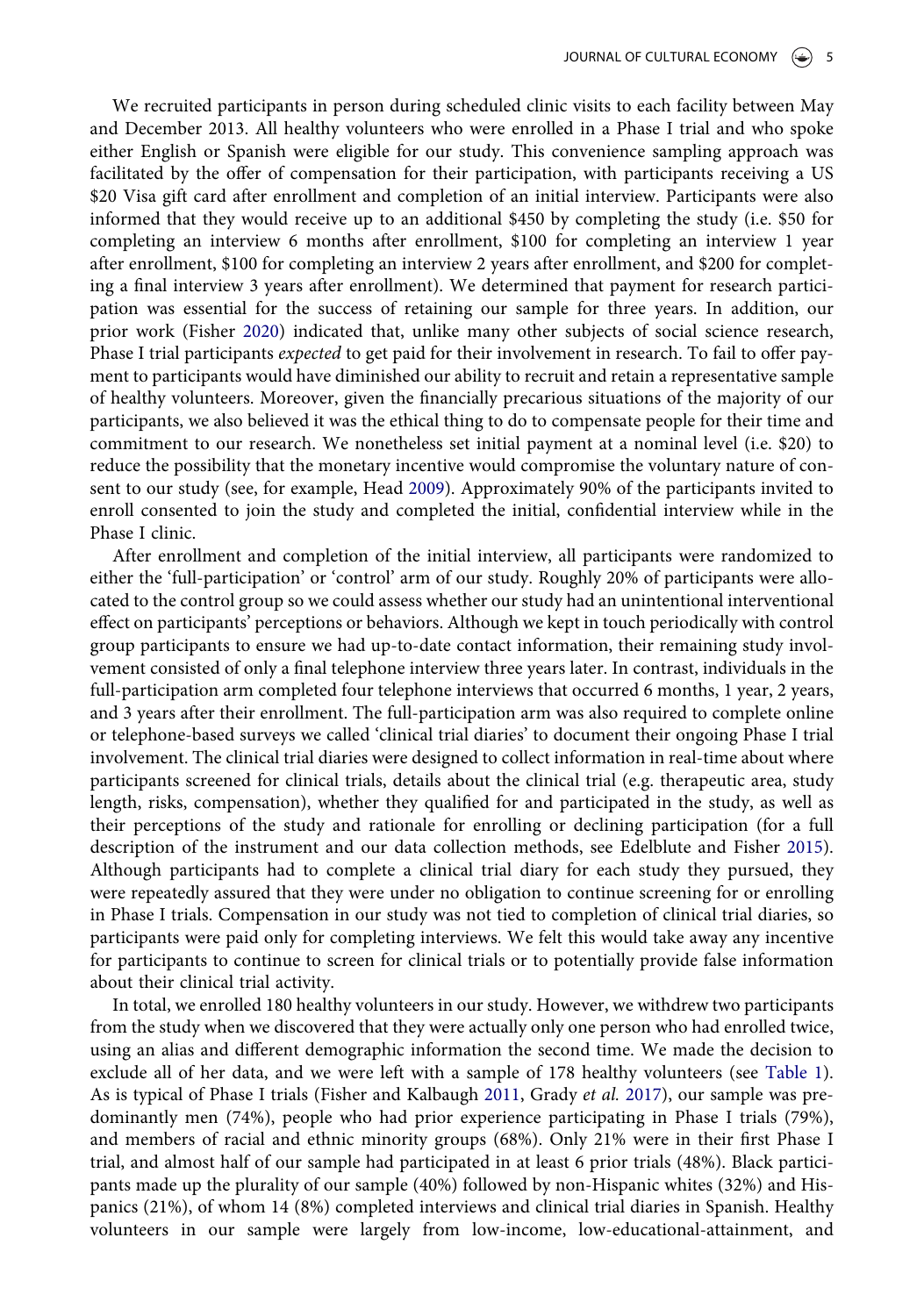#### <span id="page-5-0"></span>**Table 1.** Demographics of Study Participants ( $N = 178$ ).

|                                               | n              | $\%$  |
|-----------------------------------------------|----------------|-------|
| Gender                                        |                |       |
| Women                                         | 47             | 26.4% |
| Men                                           | 131            | 73.6% |
| <b>Clinical trial experience</b>              |                |       |
| 1 study                                       | 38             | 21.3% |
| 2-4 studies                                   | 49             | 27.5% |
| 5-10 studies                                  | 45             | 25.3% |
| $11-200$ studies                              | 46             | 25.8% |
| <b>Race/Ethnicity</b>                         |                |       |
| Non-Hispanic white                            | 57             | 32.0% |
| Black / African American                      | 72             | 40.4% |
| American Indian                               | $\overline{2}$ | 1.1%  |
| Asian                                         | 6              | 3.4%  |
| Hawaiian / Pacific Islander                   | $\overline{2}$ | 1.1%  |
| More than one race                            | 13             | 7.3%  |
| Hispanic <sup>a</sup>                         | 38             | 21.3% |
| <b>Foreign born</b>                           | 35             | 19.7% |
| Age                                           |                |       |
| $18 - 21$                                     | 6              | 3.4%  |
| $22 - 29$                                     | 34             | 19.1% |
| $30 - 39$                                     | 58             | 32.6% |
| $40 - 49$                                     | 54             | 30.3% |
| $50+$                                         | 26             | 14.6% |
| Household income <sup>b</sup>                 |                |       |
| Less than \$10,000                            | 30             | 16.9% |
| \$10,000 to \$24,999                          | 52             | 29.2% |
| \$25,000 to \$49,999                          | 71             | 39.9% |
| \$50,000 to \$74,999                          | 13             | 7.3%  |
| \$75,000 to \$99,999                          | 7              | 3.9%  |
| \$100,000 or more                             | 4              | 2.2%  |
| <b>Educational attainment</b>                 |                |       |
| Less than high school                         | 12             | 6.7%  |
| High school or GED                            | 37             | 20.8% |
| Some college                                  | 52             | 29.2% |
| Trade/technical/vocational training           | 19             | 10.7% |
| Associate's degree                            | 21             | 11.8% |
| Bachelor's degree                             | 32             | 18.0% |
| Graduate degree                               | 5              | 2.8%  |
| <b>Employment status</b> <sup>c</sup>         |                |       |
| Full-time/Business owner (self-employed)      | 45             | 25.3% |
| Part-time/Independent or irregular contractor | 60             | 33.7% |
| Unemployed/Retired                            | 73             | 41.0% |

<sup>a</sup>The category Hispanic includes all racial groups, of which we had those in our sample who identified as white, black, more than one race, American Indian, and Native Hawaiian/Pacific Islander. <sup>b</sup>

bData for household income was not reported by one participant.

c These data are based on consolidated definitions of each employment category that we used to standardize self-reported data from participants.

underemployed groups. Nearly half of our sample reported a household income of less than US \$25,000 annually, and only 13% reported a household income over US\$50,000. Only about onethird of our sample had a college degree. Additionally, aside from their clinical trial enrollment, most participants were unemployed (41%), with only 25% employed full-time and 34% reporting part-time or irregular work.

We retained 92.2% of our sample (91.1% of the full-participation arm and 97.1% of the control arm). We draw upon here data from all waves of interviewing ( $n = 736$ ) and all completed clinical trial diaries ( $n = 1138$ ). Interviews were semi-structured, lasted an average duration of 68.5 min, and covered a wide variety of topics, but each interview consistently included questions about participants' clinical trial experiences, their motivations for trial enrollment, their perceptions of clinical trial risks and benefits, their decision making about trial enrollment, their health and health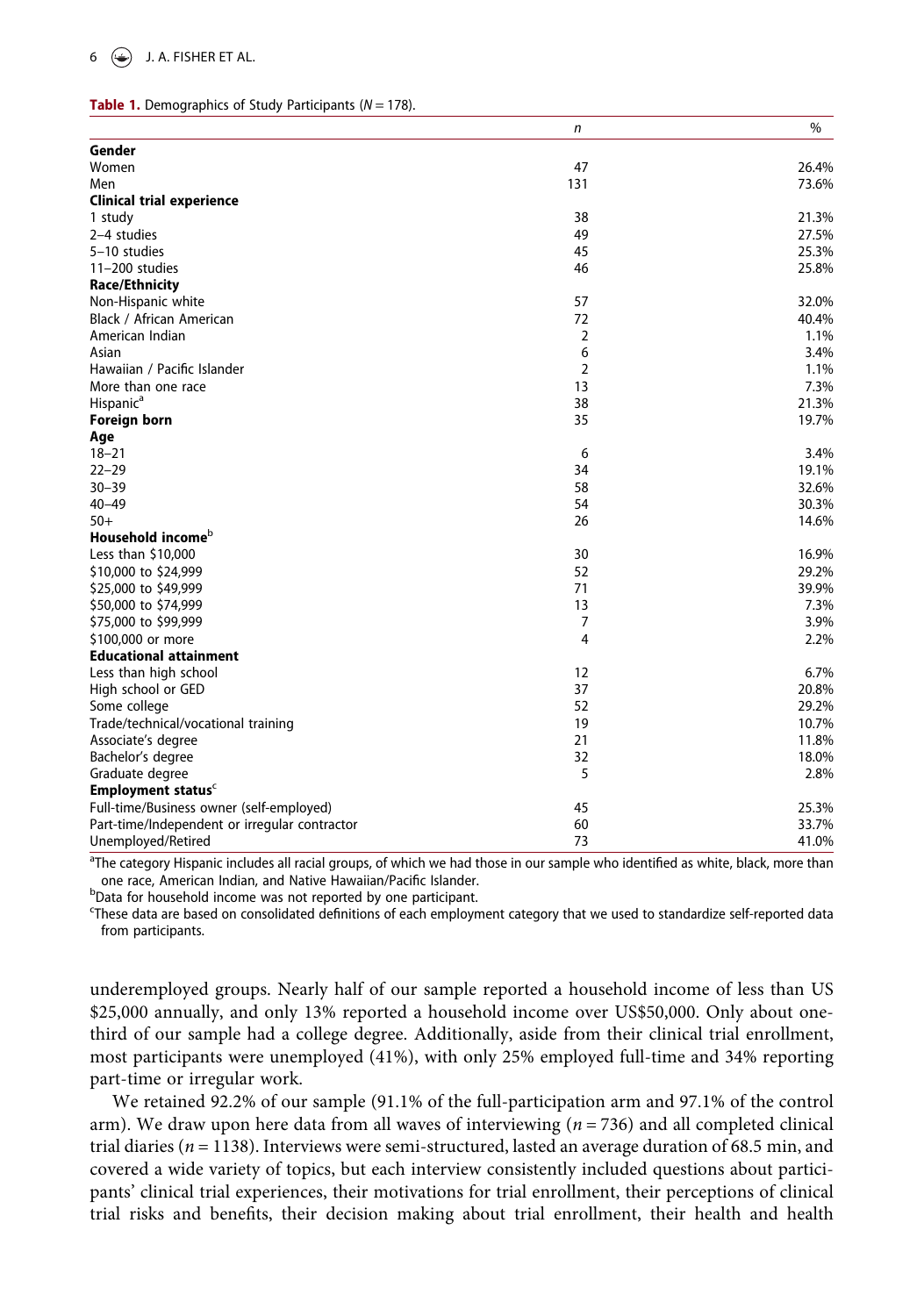<span id="page-6-5"></span>behaviors, and their expectations about future trial participation. At different interview stages, we also asked questions about participants' employment history, education, and family life. All interviews were transcribed in full, verified by a study team member for accuracy, and coded by two team members using Dedoose software. Following an abductive analysis methodology (Tavory and Tim-mermans [2014](#page-20-4)), our coding process identified emergent themes while also exploring a priori topics that were part of our larger project aims. In particular, we focus here on the interview data that were coded as pertaining to economic decision making, which were the most relevant excerpts to investigate for inquiry into speculation and included 2,222 excerpts from all interviewing waves. We use the clinical trial diary data in aggregate to compare participants as well as at the individual level to find evidence of the speculative financial practices in which participants were engaged. As we analyzed the data, we also contextualized coded excerpts and clinical trial diaries in participants' larger stories by re-reading transcripts in their entirety and referring to detailed memos taken about each participant. Thus, the coded excerpts and clinical trial diaries were merely a starting point for the analysis we present below.

## Clinical trials as speculative labor

<span id="page-6-6"></span><span id="page-6-3"></span><span id="page-6-2"></span><span id="page-6-1"></span>For those healthy individuals who choose to enroll in Phase I trials, the economic incentive is paramount. While many healthy volunteers espouse a belief in the societal benefit of their trial participation (Fisher et al. [2018b](#page-18-19)), it is nonetheless the financial compensation that motivates them to enroll and structures the system of 'clinical labor' (Cooper and Waldby [2014](#page-18-20)). While attention in the literature has concentrated on the 'professional' healthy volunteers who consider their drug trial participation to be a 'job' (Elliott [2008](#page-18-21), Abadie [2010](#page-17-0)), they are not the majority of those who enroll in Phase I trials (Williams and Fisher [2018,](#page-20-5) Fisher [2020\)](#page-18-17). There are also those healthy volunteers who might see their clinical trial involvement as a one-time event as well as those who perceive of it as a long-term, intermittent source of income when they need it or as a revenue-generating economic activity 'for which one does not need to work' (Nyman *et al.* [2013](#page-19-27), p. 61, see also Nyman et al. [2008,](#page-19-28) Beckert and Lutter [2013\)](#page-18-22). However, given the prevalence of racial and ethnic minorities and people who report below-poverty-line incomes, recruitment for Phase I trials capitalizes on social and economic inequalities that make such work both necessary for and attractive to certain segments of the population (Fisher [2020](#page-18-17)).

<span id="page-6-4"></span><span id="page-6-0"></span>While not all healthy volunteers pursue Phase I trials full time, the search for their next trial can lend itself to a speculative approach for those participants aiming to maximize their Phase I income. These clinical trials differ in how much they pay based on the confinement length, number of outpatient follow-up visits, study procedures, and other factors, and healthy volunteers' selection of one study precludes their participation in others because they are limited to enroll in only one clini-cal trial at a time and are typically required to observe a 30-day 'washout' period between studies.<sup>[2](#page-17-1)</sup> Thus, when and where they enroll in a study affect their options for future participation, but healthy volunteers do not necessarily know what studies might be available tomorrow as they decide whether to join a study today. Operating within a field of unknowns and aiming to mitigate their economic precarity, healthy volunteers nevertheless develop financially-based decision rules to guide their trial enrollment.

In what follows, we explore the narratives and experiences of healthy volunteers who engage in speculation as short-term, independent contract workers. In particular, we focus here on the segment of our sample who enrolled in pharmaceutical drug trials as their primary or critical source of income. Some of these individuals could be characterized as 'professional' participants, but others were individuals who enrolled regularly in clinical trials to help make ends meet while also pursuing other types of work. Together, these two types of healthy volunteers made up about 65% of our participants, and they distinguish themselves from the remainder of our sample who had other full-time employment or other stable sources of household income (e.g. partner's income).<sup>[3](#page-17-2)</sup> We begin by illustrating the speculative orientations these participants bring to Phase I trials,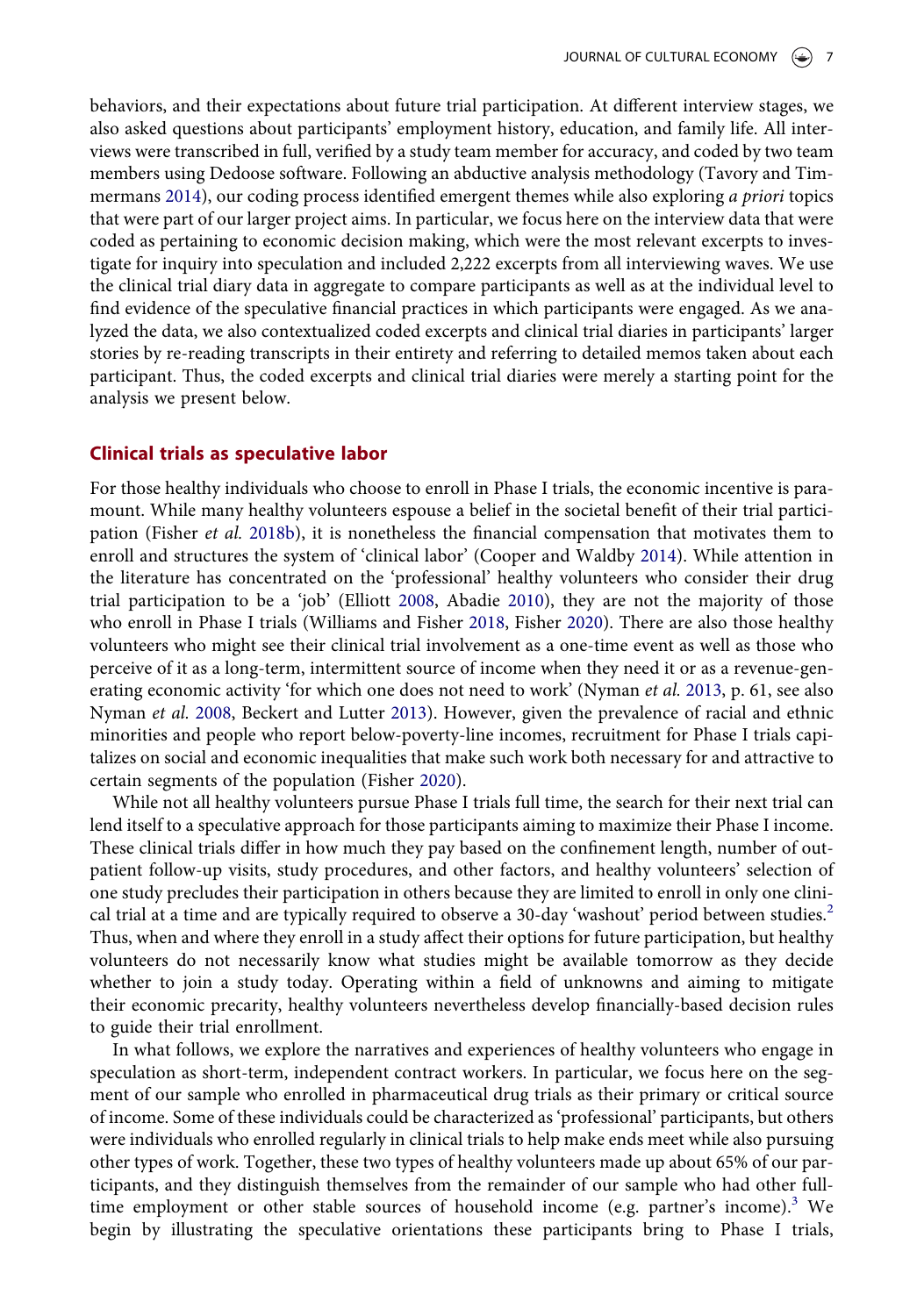## $\left(\frac{1}{2}\right)$  J. A. FISHER ET AL.

particularly in terms of how they understand their health and time as speculative assets and the possibility of earning their income through trials alone. Next, we turn to healthy volunteers' actual practices and their mobilization of what we call the future-income-over-immediate-pay calculus in determining whether to enroll in or decline particular clinical trials. Finally, we describe the financial outcomes of healthy volunteers' speculation in the clinical trial marketplace, including their interpretations of the success and/or failure of their decision-making strategies. When seen through the lens of contingent contract work (rather than research participation alone), healthy volunteers' involvement in Phase I trials reflects the broader shift in society from more stable forms of employment to precarious – and responsibilized – labor that supports the system of finance capitalism, under which *all* individuals become agents subject to financialized structures of opportunity and decision.

## Speculative orientations

<span id="page-7-0"></span>When people learn that they can earn money by enrolling in Phase I trials as healthy volunteers, they might initially focus on the bodily risks or social stigma associated with such an endeavor (Cottingham and Fisher [2017\)](#page-18-23). However, for those individuals who do complete a first study, most are surprised that it is a relatively appealing way to earn money, particularly because study compensation is typically paid relatively quickly and as a lump sum.<sup>[4](#page-17-3)</sup> Among healthy volunteers in our study, participants often reflected on their own or others' first impressions of studies as rather negative. For example, Michael, a black man who had participated in over 20 studies, explained,

They automatically just place judgment on it. … They don't know what's going to happen, and so they're like, "Oh man, … y'all are putting what in your body?" … And then it's like as soon as like that check [for completing the study] kicks in, like, "You know what? It wasn't too bad, actually."

With thousands of dollars offered in exchange for their participation, many healthy volunteers viewed studies positively as an unrivaled source of income. Jason, a multiracial man who had participated in more than 30 studies, stated simply, 'Because for the time commitment, you know, it is an amount of money that a lot of people in this country don't have the opportunity to make in that short of a period of time.' Blake, a black man who had participated in more than 10 studies, emphasized not only how much money he could earn but also how 'quick' and 'easy' it is:

The advantages, I would say, is making more money with less effort. There's a lot of people I know who work four weeks and only make about \$1,200. … I work one week as opposed to four weeks, [and] I can make double that without doing any work.

The potential to earn more in clinical trials than through conventional employment prompted about one-third of the participants in our study to pursue clinical trials full time as work (i.e. as 'professional' participants). Indeed, this was the case for Michael, Jason, and Blake, all of whom had a prior history of low-wage jobs and now regularly traveled to clinics throughout the Midwestern and Eastern United States as part of their clinical trial participation.

To earn money in these clinical trials, however, participants have to be healthy. They must be able to pass all the screening tests that ensure that their bodies are free of any diseases or illnesses and are functioning normally. When healthy volunteers develop a speculative orientation to clinical trials, they are more likely to see their health as an asset that gains economic value through their bodies' ability to qualify for studies. Nadia, a white woman who had emigrated from Russia and had participated in more than ten studies, made this point explicitly: 'Really it's not a labor [that is, like work], you know? If you have good health, you can earn and sell it.' As a speculative asset, it is up to each healthy volunteer to decide how much their health is worth and which clinics will allow them to best capitalize on its value. Derek, a black man who was enrolled in only his second study when we first met him, asserted,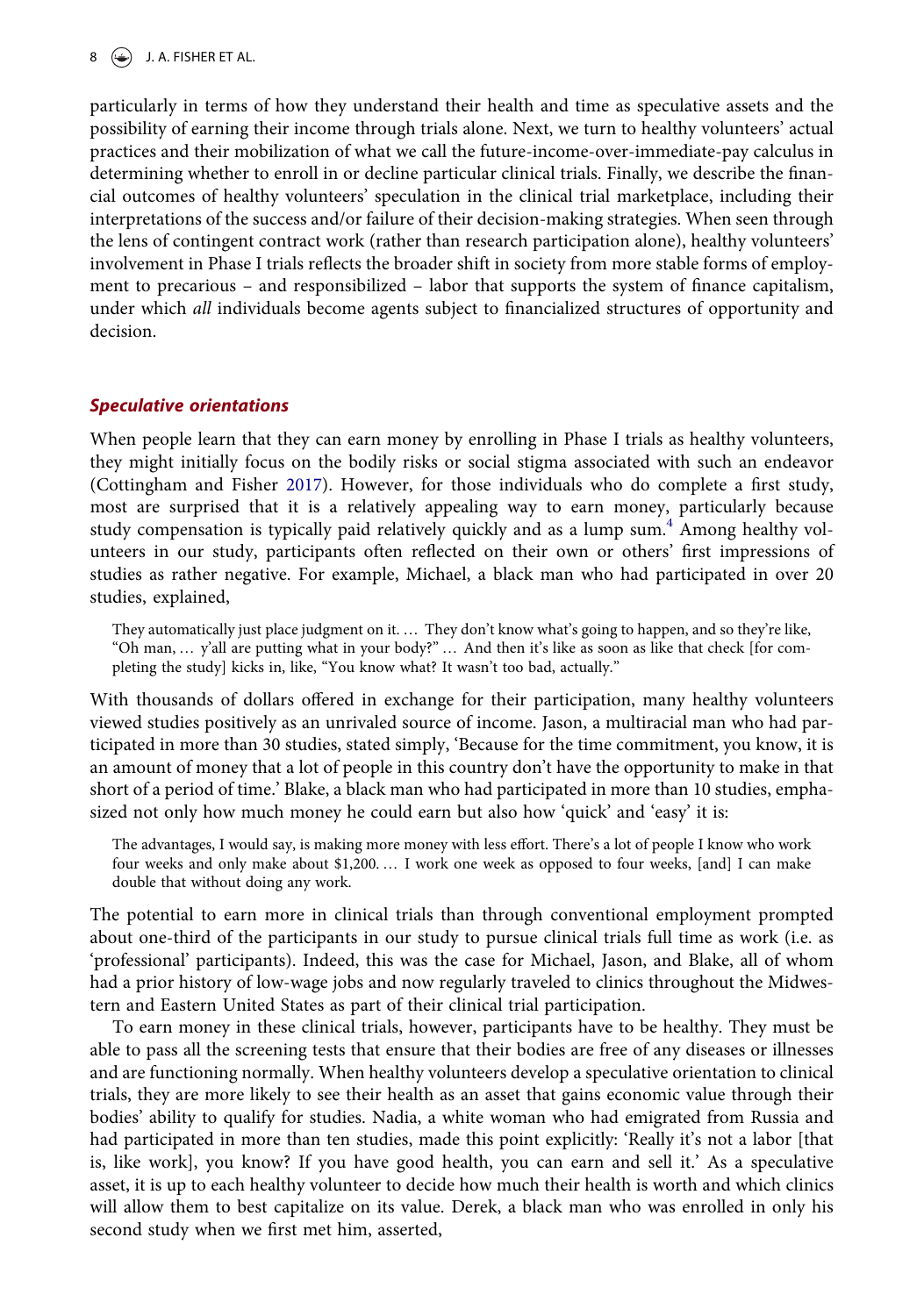So, you gotta think, "What am I really worth?" It's not about being greedy, but … your time is money. You know what I'm saying? Like I just see it as I'm a hot commodity, … you're not getting no junk research [from me]; you're going to get the top of the line research. So, why wouldn't I get the top of the line price, you know?

<span id="page-8-3"></span>Elsewhere, we have analyzed the ethical dimensions of treating one's body as a commodity (Walker and Fisher [2019](#page-20-6)), but the important point to consider here is how healthy volunteers leverage their good health in order to earn clinical trial income over time.

<span id="page-8-2"></span><span id="page-8-1"></span>In the same ways that cultivating specialized knowledge and insider networks are constructed as key to success in high finance speculation (de Goede [2005](#page-18-24)), so too are they crucial to healthy volunteers' orientation to achieving financial success through clinical trials. As we have reported elsewhere (Monahan and Fisher [2015,](#page-19-29) Fisher [2020](#page-18-17)), many serial participants studiously hone their knowledge about best practices for enhancing their control over the conditions of their participation. These efforts also contribute to their perception that they can engage in labor speculation shrewdly. In this context, health-promoting behaviors essentially become a bodily investment that can help participants qualify for clinical trials. For example, Paolo, a Hispanic man who had participated in more than 20 studies, explained,

I'm willing to go and invest in this because I really know my body is going to be in optimal chemical form. From spinach to broccoli, … I put everything in a blender and drink it. And, knowing exactly what my body needs to be in order to gain entrance [to studies], it increases my percentage of getting in there.

Yet, control over qualifying is never absolute, and Paolo failed screenings for clinical trials several times over the three years he was in our study, but these missed studies confirmed his belief that he needed to invest in his body.

<span id="page-8-0"></span>Additionally, as with research that finds the 'soft' skills of communication to be increasingly cru-cial to sourcing work in a gig economy (Broughton et al. [2018](#page-18-25)), some healthy volunteers try to leverage their good rapport with research staff to find out about their timelines for upcoming, highpaying studies. Once serial participants have this information, they can try to coordinate their own availability with the desired study, meaning that they have finished their washout period in time for the new study and they are not confined to another clinic elsewhere. Jason, who had a habit of clandestinely dating clinic staff, imparted, 'That's usually the biggest part of it, you know, having the timing, having good information. If you've made friends with a staff person … and they disclose information that they're not supposed to tell, … that gives you an advantage.'

In these ways, a culture of competition exists among many professional participants, which can encourage a broader speculative orientation to clinical trial labor as individuals try to outdo each other. Shared stories about participants making large sums of money contribute to this, leading some individuals to acquire a kind of celebrity status and serve as aspirational figures for others. Even those who did not serially participate in clinical trials, like Marco (a Hispanic man who had completed only two clinical trials by the end of our study), spoke to the draw of speculation:

I had guys tell me, like, "Yeah, last year I made [\$]50,000." And I'm like, "What?" And then they'll tell me, they'll be like, "Yeah, I have two house[s] … I got this, I got that. I got three cars. I got-." You know what I mean? Wild shit. … And then when you hear all that, it start[s] getting you hyped, like, "Damn, I need to get that 50,000," you know?

Although many of these financial success stories lack credibility, as we will show, they nonetheless set the tone for participation in this market.

That said, pursuing Phase I contract work has an expiration date. The number of trials seeking healthy volunteers over the age of 45 is quite limited, and individuals will typically age out of studies altogether after 55 (if they have not already developed health issues that also exclude them, such as high blood pressure or cholesterol). Awareness that health is a time-limited asset makes many healthy volunteers more reflexive about the speculative nature of clinical trial participation. Austin, a black man, was new to clinical trials when we met him, but he participated in more than 20 new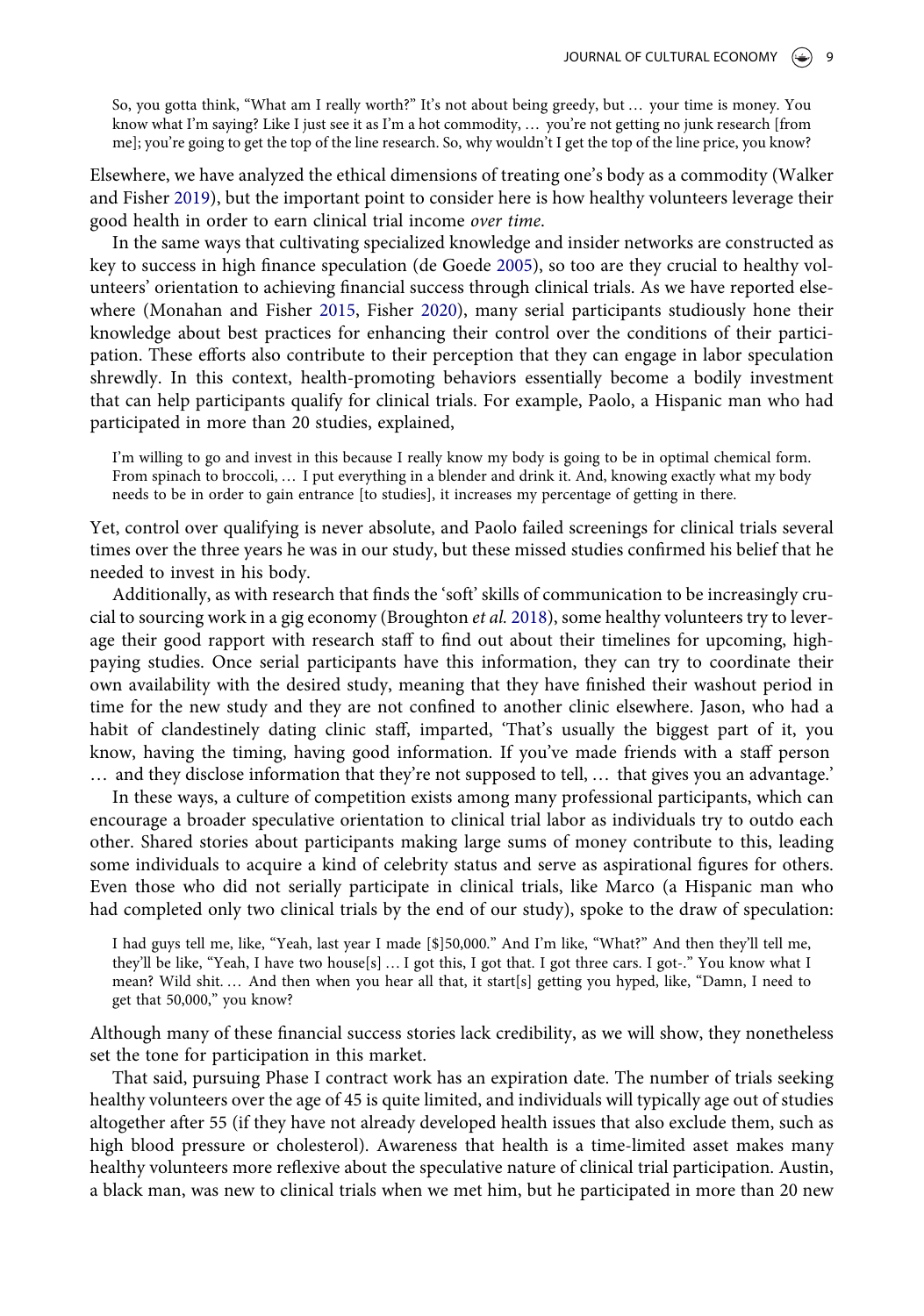$10 \quad \circledcirc$  J. A. FISHER ET AL.

trials over the next three years. Acknowledging clinical trials as a risky economic activity, Austin proclaimed,

You gotta be smart, I think, to do studies. If not, then you just end up with nothing. You end up letting all this time pass that you spending money and gambling money and just paying bills, and the next thing you know, you're too old to go to work and get the pension, and you haven't paid enough into the Social Security to get Social Security. … You just gotta see it in that way—that you can't do this forever.

Thus, participants largely agreed that clinical trial participation cannot sustain them forever and that they should avoid becoming too reliant on trials. However, this perspective on the work motivates some healthy volunteers to capitalize all the more on the opportunity before it is foreclosed.

## Speculative practices

When asked what kind of study they preferred, the vast majority of participants would say they were seeking the best paying study that could be completed in the shortest amount of time. As straightforward as this preference might seem, it is nearly impossible to execute given the messy reality of how Phase I trials are structured. Most of these clinical trials are complete in one to three weeks, but the amount of time required for healthy volunteers to spend overnight in a residential research clinic varies. Some studies have participants check into a clinic and keep them there until the end of the study with no additional follow-up visits. Others might have healthy volunteers come and go for multiple shorter confinement periods. Still others might consist largely of outpatient visits rather than require healthy volunteers to sleep in the research clinic. Thus, participants must choose among an array of dissimilar studies based on their perception of which has the most financial benefit. Interestingly, this choice might also include passing up higher-paying studies when participants perceive those studies as limiting their ability to earn greater sums over the long term. In other words, participants engaged in a future-income-over-immediate-pay calculus evaluate how joining one study would affect their long-term earning potential in clinical trials. This type of financial decision making is quite speculative in the sense that healthy volunteers are risking more certain income now based on the fiction that they can predict what types of studies will be available to them in the future.

The future-income-over-immediate-pay calculus can best be illustrated by examining cases in which participants declined specific Phase I trials, especially high-paying ones, out of concern for how those trials might affect their eligibility for future studies. Longer Phase I trials tend to pay more, accounting for the time healthy volunteers must spend confined to a research clinic and/or the number of outpatient visits. Yet, counterintuitively, many participants argued that they could make more money over time by enrolling in shorter studies, even though they pay less. Wanda, a black woman who had participated in about 7 studies, emphasized the importance of making decisions based on study length rather than on total compensation alone:

I've seen some [studies] where it may be like 7 [or] 8,000 dollars, but they stretch it out over six months, you know, like one visit a month. And, no, I don't want to do it like that because then that's gonna keep you from participating in something else that may come up, so I'd rather just go ahead and get it over with, you know, even if it's like staying for 30 days at a time, you know.

In these instances, participants believe that they can complete more studies per year and earn more money by pursuing shorter ones or at least by avoiding those with many follow-up visits.

This strategy of turning down a higher-paying study for a lower-paying one primarily makes sense when someone wants to complete as many studies as possible. For many full-time healthy volunteers, doing so becomes a complex puzzle in which they have to consider screening and check-in dates as well as any outpatient visits. Jason, for example, related how he passed up a higher-paying study for a shorter one that he felt would give him more options:

For example, right now at [Midwestern clinic], they have a screening scheduled for [a] \$8,750 [study]. That sounds great. But you check out on August 21st, you have to return for an outpatient visit in September and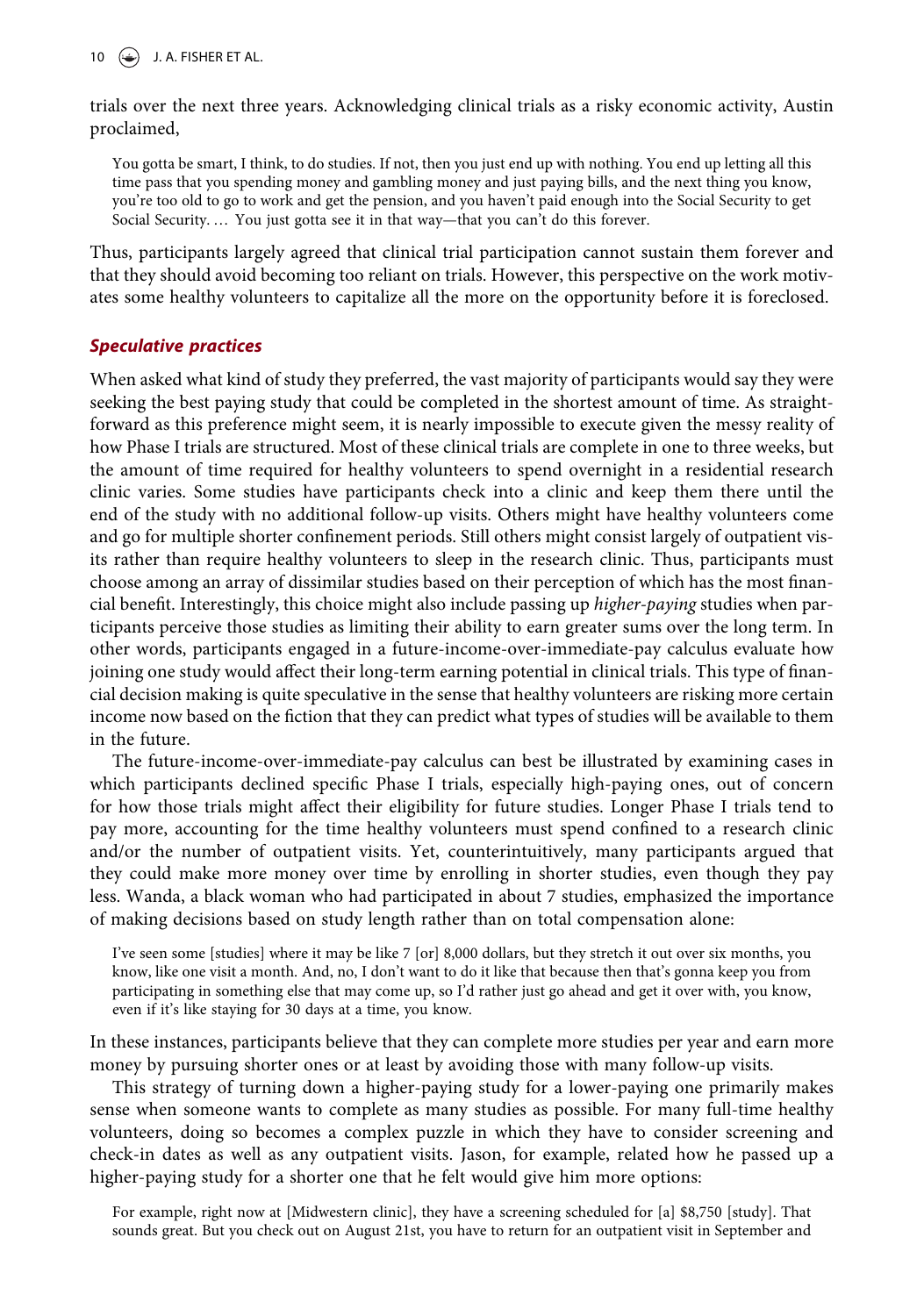October and November. Well, if you have your last outpatient visit with them in November, then you can't do a study [at that clinic] at least 30 days, you know, until after that date [due to washout period requirements]. … I had a screening for that study, and I was like, yeah, I'd love to get the 8,750, but … I don't want to tie up my eligibility to do studies [at that clinic]. … So, I can't, you know, get tied up and cut down the future money that I'm able to make. So, outpatient visits is a big criteria ... because it'd almost be more beneficial to do, you know, a study that pays significantly less money in that case that was over sooner so that you could do other studies over that same time period and recoup some of the money that you would have made at the higherpaying study. (emphasis added)

A study that pays nearly \$9,000 is not common in the Phase I world, but Jason nonetheless believed that his future income would be greater by finding a shorter study with fewer outpatient visits, so even after having screened and qualified for it, he declined to enroll in it.

Another important factor in the future-income-over-immediate-pay calculus concerns participants' perceptions of how one Phase I trial might affect their body's ability to qualify for the next. Participants described avoiding certain studies not because they were too risky in an abstract sense but instead because those studies might have exacted short-term bodily changes that were not harmful per se but might have prevented them from being able to pass all the screening procedures for a new clinical trial (see also Fisher [2020](#page-18-17)). Because of consuming investigational drugs and having repeated blood collection during these clinical trials, tests of healthy volunteers' liver and kidney function or other myriad physiological processes might not come back 'normal' for several weeks. For those healthy volunteers who want to join the next trial as quickly as possible after finishing their last, these corporeal changes devalue their bodies, threaten their future income, and need to be minimized. Steve, a white man who participated in studies full time, learned this lesson the hard way in the two decades he had enrolled in Phase I trials:

I've been burned a couple of times. Like, I did one [study] … where it raised your cholesterol, which I didn't mind doing, but then I found out it kept your cholesterol up for a long time. So, I wasn't able to get into other studies for like several months afterwards, and I had to really work to get my cholesterol down. Then, there was one that messed with your white blood cell count … and [afterwards] I was getting rejected from studies because of that. … So, my main concern is: will the side effects prevent me from getting other studies, you know?

For his part, Jason was more concerned about the effects of blood collection, particularly because he was eager to go from one study to the next. He explained,

It's always a concern when you get out of a study and have given a lot of blood throughout the study to go screen somewhere else and your hemoglobin level is in the correct range, and your red blood cell count. … So that was my concern, that if I take this study [with a high volume of blood collected], I might, you know, not be able to qualify for those other studies that I have lined up. So that was my concern.

As with other full-time healthy volunteers, Steve's and Jason's attempted solution was to select studies based on how they might affect their future income in terms of their ability to qualify for more trials.

Determining how much time to wait between studies was another way in which healthy volunteers aimed to exert control over their long-term income. The washout period between studies is designed to give healthy volunteers' bodies the chance to clear any remaining traces of an investigational drug out of their system. This requirement has the dual purpose of improving the validity of trial results and of minimizing the risk to participants of drug interactions. Some of our participants perceived the washout period as an impediment to earning income in Phase I trials, so routinely ignored it and enrolled as quickly as they could in their next trial. However, others believed that observing this time between studies preserved the longevity of their trial participation. Compared to many other full-time participants, Steve exercised more caution about defying the washout period. He argued,

You don't wanna get busted breaking a 30-day washout, and particularly if I got banned from, say, [my local clinic], that would change my life because I'd have to move out of [this city] 'cause I wouldn't be able to make a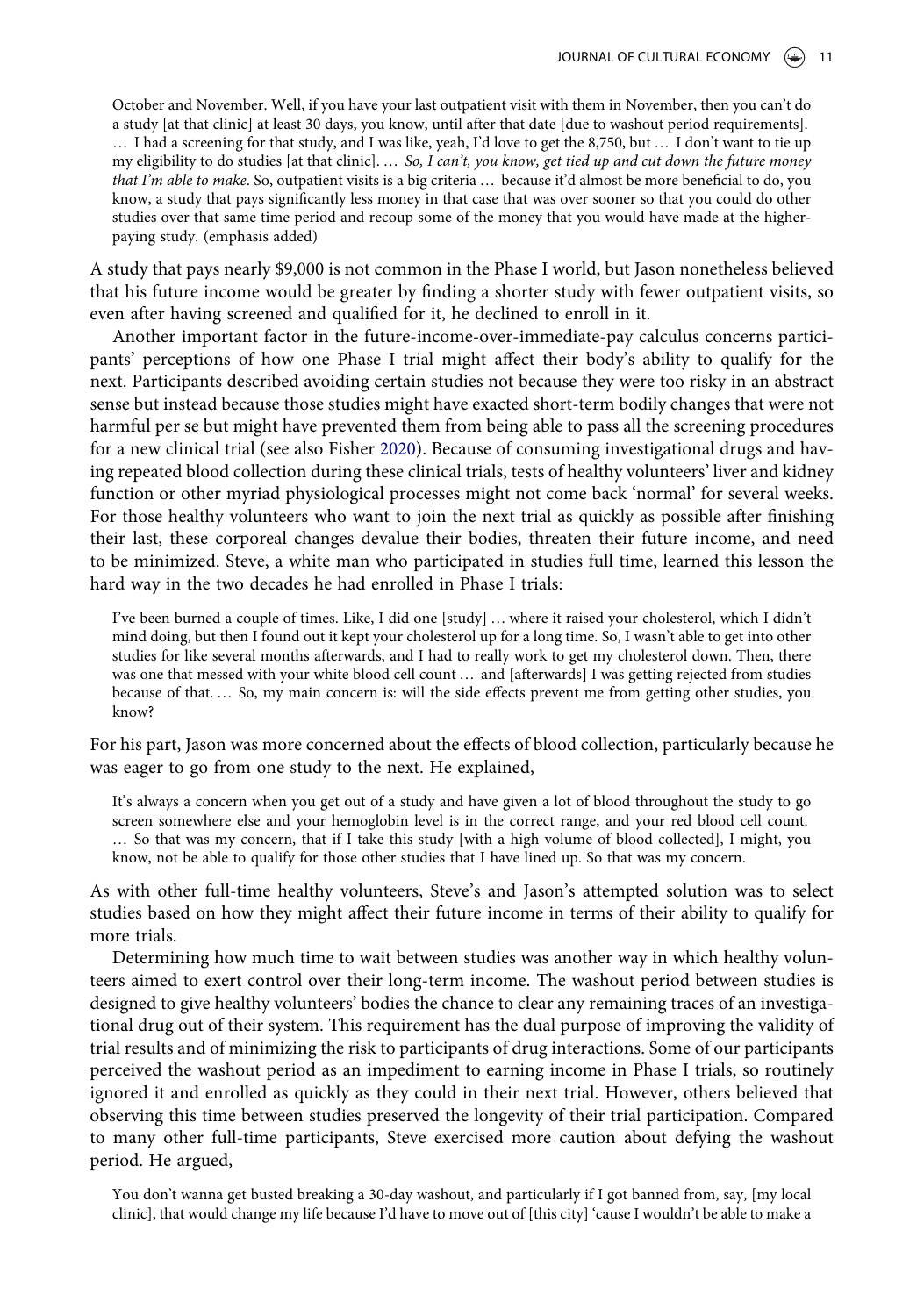## 12  $\left(\frac{1}{2}\right)$  J. A. FISHER ET AL.

living there. So, I can't afford to get banned from [that clinic]. Same with [two other clinics in my region], if either of them banned me, … I'd be screwed, I'd have to relocate.

In other words, it was an economic decision for Steve to observe the washout period so he could remain in good standing at the clinics he frequented. While he might make more money in the short-term by ignoring it, he would rather forego the opportunity for immediate study pay to safeguard his long-term future income at those clinics. In contrast to Steve with his history of having enrolled in more than 70 studies, Jonathan, a white man in only his second clinical trial, emphasized the importance of the washout period for health reasons:

Because just the interactions with two different drugs, you don't know how it's gonna affect you. … Let's say you did two studies [without observing the washout period] and you make \$10,000. That'd be great and all, but then you get really sick. Two things can happen. [First,] you can get really sick and be permanently not able to go to here [to the research clinic] because you're permanently sick. But, [second,] at the same time, let's say you don't get completely sick, and it's only like three, four months [of sickness]. Well, while you could've been doing studies by waiting on the washout period, yeah, \$10,000 right away was great, but now you're stuck in bed not making any money at all.

Even though Jonathan believed that he could be physically harmed by not observing the washout period, his focus was nonetheless on making decisions that facilitated his ability to join future studies. In this regard, the underlying logic for why he should follow the rules set out by the research clinics mirrors that of Steve: the possibility of immediate pay offered in a specific clinical trial that begins prior to the end of the washout period is traded against the prospect of more substantial trial income in the long run that is gained by waiting the entire 30 days before seeking a new contract. Thus, whether to follow or ignore the washout period involved speculation on the part of participants who wanted to earn as much money as possible from clinical trials over time.

Some participants believed the best way to maximize their Phase I trial income was never to settle for studies below a set compensation level, but this too was a speculative practice given the unpredictability of future clinical trials on offer. Rather than selecting among possible studies, they simply opted not to participate at all until a study with a large stipend became available. For our many participants struggling to pay bills, however, this was an especially risky practice. For example, Wyatt, a black man who had participated in more than a dozen studies, had amplified financial and scheduling concerns because he was primary caretaker of his two sons, one of whom had special needs. He often passed up lower-paying studies because he did not think they were worth the effort, including coordinating paid childcare, based on his knowledge of what studies could pay. Reflecting on what he was looking for in a clinical trial, he joked,

Just trying to find a big study where I can pay off some stuff and make some changes [in my life]. [laughs] That one's like the white whale, it's just aloof. [laughs] ... I actually get a sight of it [sometimes], but it's definitely like Moby Dick where I can't grab that sucker [laughs].

## Speculation outcomes

<span id="page-11-0"></span>The labor market for clinical trials is undoubtedly extractive and rigged against the long-term success of healthy volunteers (see also Monahan and Fisher [2020](#page-19-30)). Nonetheless, participants' rationales can shed light on the dangers of the financialization of everyday life, particularly when these rationales for engaging in labor speculation are juxtaposed against the actual financial outcomes of their decisions. While it is impossible for us to know how many clinical trials our participants were aware of but did not pursue, we were able to track clinical trials for which they screened and qualified but chose not to join. This included 66 clinical trials for which 57 different participants ultimately declined enrollment after the clinics had accepted them. These clinical trials ranged in financial compensation from \$900 to \$11,000, with an average payment of \$3,780, and totaled nearly \$250,000. For the most part, these decisions were based on finding a more desirable study (typically one that paid more or was significantly shorter) or simply on perceiving the study as not worth their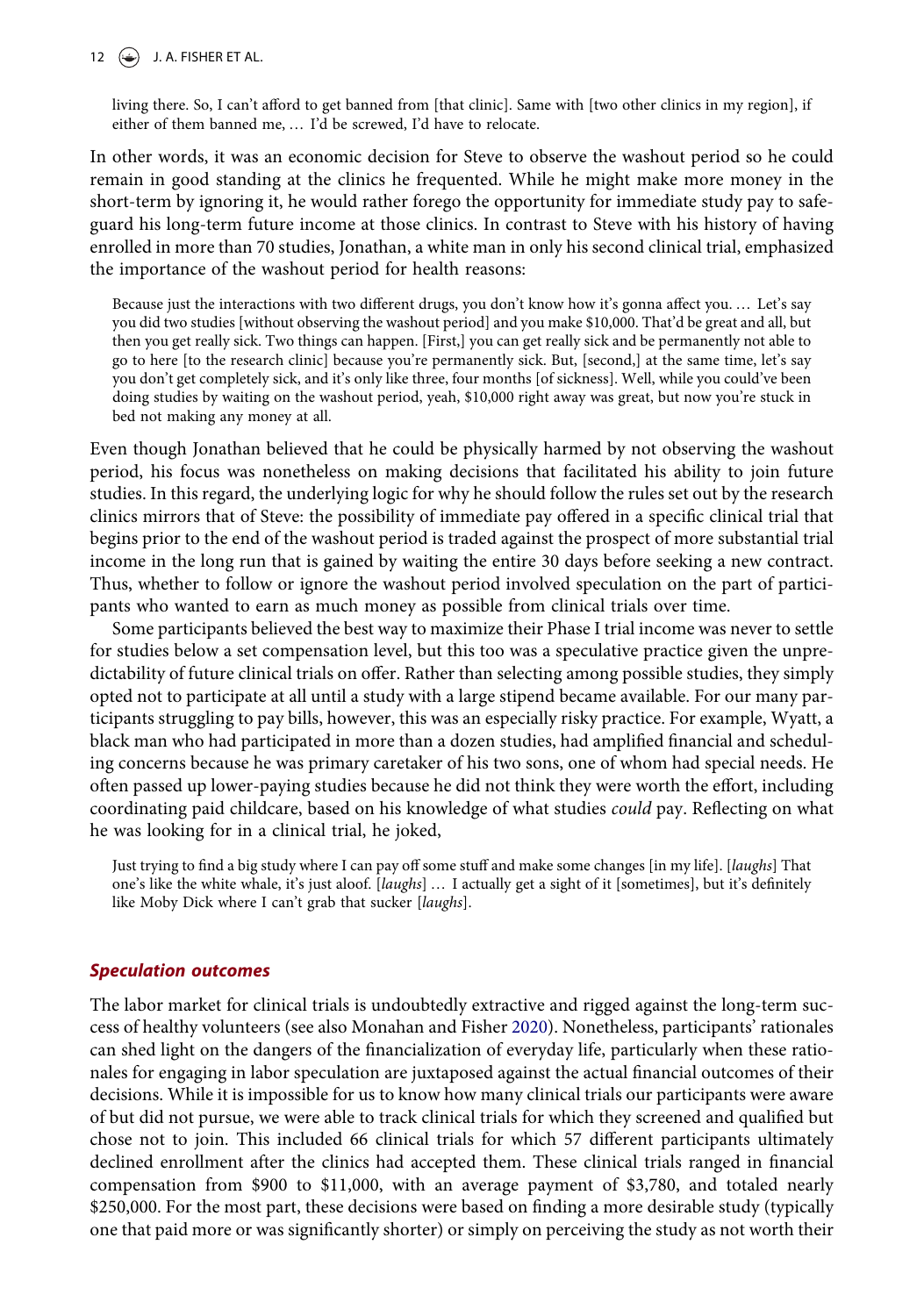time relative to the broader 'market' of trials.<sup>5</sup> In this section, we take a more quantitative approach to exploring participants' decision making not only to evaluate whether their decision making paid dividends but also to illustrate how a speculative orientation to contingent contract labor generates real monetary risk to workers who are already in financially precarious situations.

In analyzing the Phase I studies that participants declined within the context of their larger clinical trial enrollment, it appears that nearly three-quarters ( $n = 29$ ) might have lost money by declining. For example, Sylvester, a black man who had participated in over 20 studies, had the opportunity to enroll in a study that paid \$1,525. The study required only four nights in the clinic, but it had multiple outpatient visits and took about seven weeks to complete. Based on our discussion above, this study provides a concrete example of a long study that might seem like it is not worth healthy volunteers' time, particularly due to the relatively low compensation rate. Although Sylvester next screened for another lengthy study offering \$2,050, he did not pass the screening tests. His subsequent worry about his income shortfall to cover all his household bills led him to then screen for a three-day, \$850 study, but he was – to his extreme frustration – a few pounds too heavy to qualify. Ultimately, it took Sylvester nine months to qualify for and participate in his next clinical trial, for which he was paid \$3,500 for a three-week long study that included a two-week confinement in the research clinic. While this study paid more than the original one he had declined, there is no reason to believe he could not have enrolled in both given that he qualified for both and the expansive time lapse between them. As someone who typically brought in about \$5,000 from clinical trials each year to augment the wages he earned in a low-wage, parttime job, Sylvester's gamble that he could do better than the \$1,525 study did not pay off in the short term, particularly because he wanted clinical trials work.

A surprising pattern we found, however, was that turning down studies that offered smaller amounts of compensation seemed to lead to less income overall from clinical trials than turning down high-paying studies. Specifically, when engaging in labor speculation, the majority of people who seemed to be most harmed financially (72%, 21 of 29) had passed up less than \$5,000 in study compensation, whereas the people who might have *benefited* from turning down available studies (78%, 7 of 9) had declined studies totaling more than \$5,000. This finding becomes clearer when comparing the total amount of money from clinical trials that participants turned down to how much study compensation they earned during the three-year reporting period. Take as examples the experiences of Everett, a participant who was in the category of declining less than \$5,000, compared to Jason, who had declined more than \$5,000 worth of study compensation. Everett was a black man who had participated in more than 20 studies, and in one instance, he deemed that a \$2,900 study for which he had qualified did not compensate what it should. Explaining his decision not to enroll, he said,

I just didn't feel like the hassle. … I mean, they were cheap! Let's put it that way. You know, they want me to jump through hoops, and they're gonna dose me [with the investigational drug] every day … for 18 days, and when you get out, they only give you \$100, and then once you come back for the follow-up [a week later], then they give you the balance of your money. No, it was terrible!

Everett was bothered by both the total study stipend and the compensation schedule. He expected that he could find a better study, so he declined the opportunity to participate. However, as with Sylvester, Everett then had difficulty qualifying for other clinical trials. Ten months later, he eventually completed a study that paid just \$1,100. Everett's situation was different than Sylvester's though in that he was otherwise unemployed and brought in an annual average of only \$705 from clinical trials during the three years we followed him. While he might have found the \$2,900 study 'cheap,' his expectation that other, better studies would be more worth his participation strained his financial situation considerably, given that he arguably needed the income much more than some other participants.

In contrast, Jason declined to enroll in ten of the studies for which he had qualified and which would have compensated \$56,000 over three years. Jason was one of the highest earners in our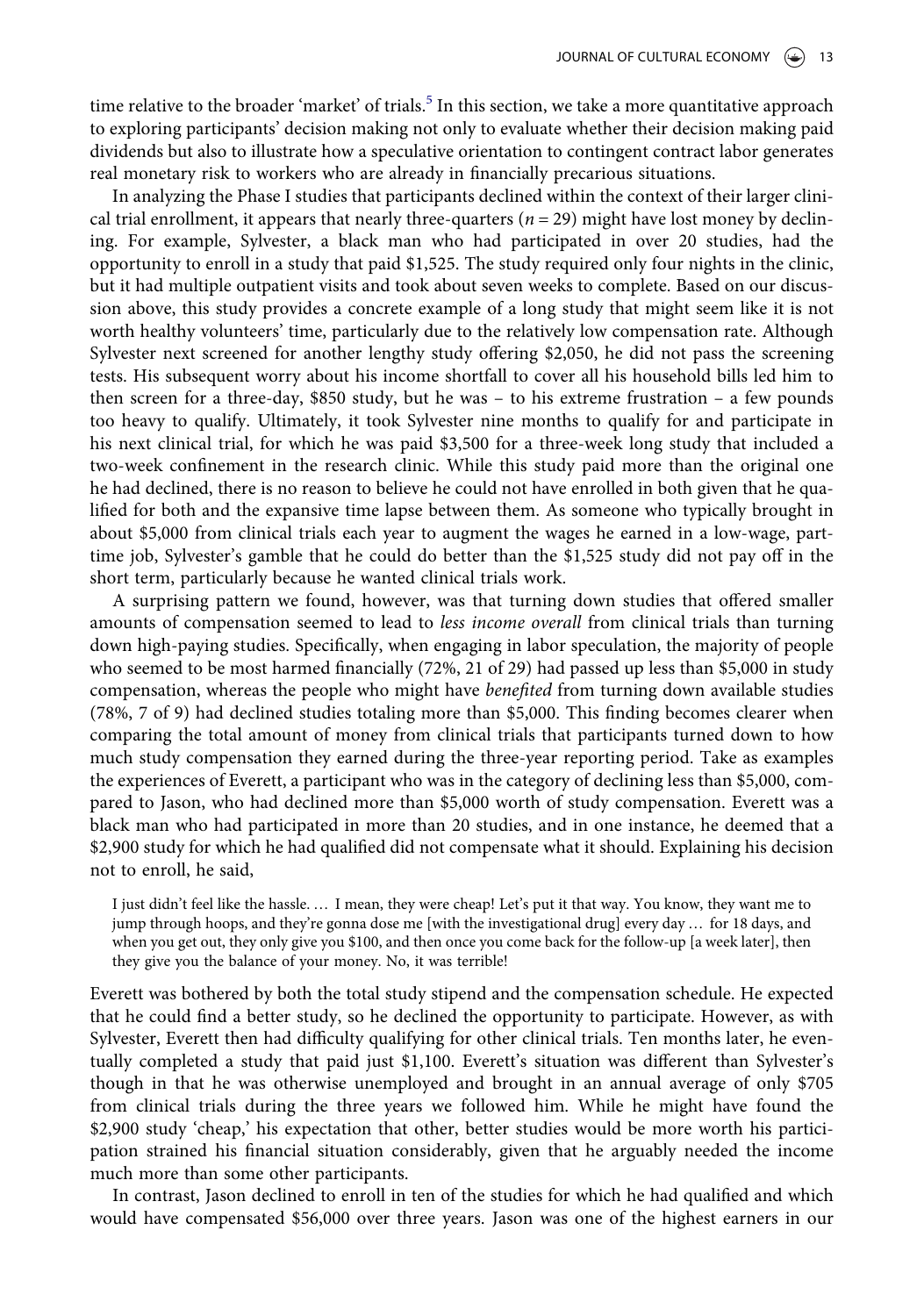study, bringing in an average of \$33,500 per year from Phase I trials, and he was rather fearless when it came to taking financial risks in terms of turning down available studies. On one occasion, he was scheduled for a \$6,150 study but turned it down for a \$9,350 study instead. Later on, he turned down a \$8,300 study so that he could participate in two other studies back to back and netted \$9,600 instead. His decision to count on two back-to-back studies instead of a single higher-paying one could be seen as a big gamble given that the first study could have affected his ability to qualify for the second. As indicated above, Jason was certainly no stranger to these bodily effects, and there were clearly times that Jason miscalculated when he turned down the ready money offered in the hopes of securing a better study. Indeed, he had a six-month period during which he struggled to earn any income at all from clinical trials. Reflecting on this period, he later said,

I was kind of aggravated with how things were going study-wise last year. There have been some studies that I've missed out on [that] I thought that I was going to get. There had been some times where I had a choice to make between two studies, and I ended up making the wrong choice a couple times.

Specifically, there was a point at which Jason had qualified for a \$6,500 study and turned it down for a \$7,400 study for which he had also qualified. However, when he checked in for the latter study, he was disqualified because his liver enzymes were then too high (an asymptomatic condition likely due to the prior clinical trial). He then experienced a string of disqualifications resulting from a range of physiological factors. Due to Jason's extreme study participation (i.e. he screened for 53 clinical trials and participated in 20 in three years), there is no way to estimate how doing one study instead of another might have affected his overall income – by doing studies back to back, changing one study would have a domino effect on all the others. Yet, it appears that he earned more money in three years than he declined based on the decisions he made.

Thus, depending on healthy volunteers' individual financial situations, labor speculation – and specifically applying a future-income-over-immediate-pay calculus to their participation – might be more or less risky. Of those individuals who were seemingly harmed financially by declining one or more studies, 33% ( $n = 5$ ) earned no clinical trial income at all in three years, another 20% ( $n = 3$ ) earned less than \$1,000 per year from their participation, 27% ( $n = 4$ ) earned between \$1,000 and \$2,500, and the other 20% ( $n = 3$ ) earned between \$2,500 and \$5,000. In short, none of these participants earned more than \$5,000 annually from clinical trials. This is in stark contrast to those participants who did not seem to suffer financially when they turned down one or more studies. Nearly three-quarters of these latter participants ( $n = 17$ ) earned more than \$5,000 per year, including 17%  $(n = 4)$  who earned more than \$25,000 per year. One interpretation of this variance is that for those who find that clinical trials are plentiful and constantly pursue studies, they have more latitude in speculating on contract work because they are more likely to secure another contract, even when the gamble does not pay off exactly as they hope. That labor speculation appears to hurt those who are the worst off parallels arguments for how financial speculation is often riskier for those who have more to lose from the gamble (Cooper and Mitropoulos [2009\)](#page-18-10).

Finding oneself on the losing end of labor speculation does require participants to either rationalize their decision making or change their practices if they would like to continue earning money through Phase I trials. To this end, some participants exaggerated the amount of income they had actually earned from trials. Derek, the participant who spoke of his body as a hot commodity, regularly exaggerated his Phase I earnings as well as how much he expected to make in the future. At one point, he insisted that he earned about \$40,000 per year from enrolling, and he emphasized how strategic he was in selecting studies:

I always try to stay ahead of the game. … It's kinda like me playing chess: I've just gotta stay two moves ahead of whatever I can predict and keep money coming in. That's what the main name of the game is all about. If I'm doing this as a living, a way of living, then I gotta run it like a business and stay ahead of the game.

Derek's professed study compensation would place him as the top earner in our study. However, after inventorying with him the studies he had done, Derek's average earnings were closer to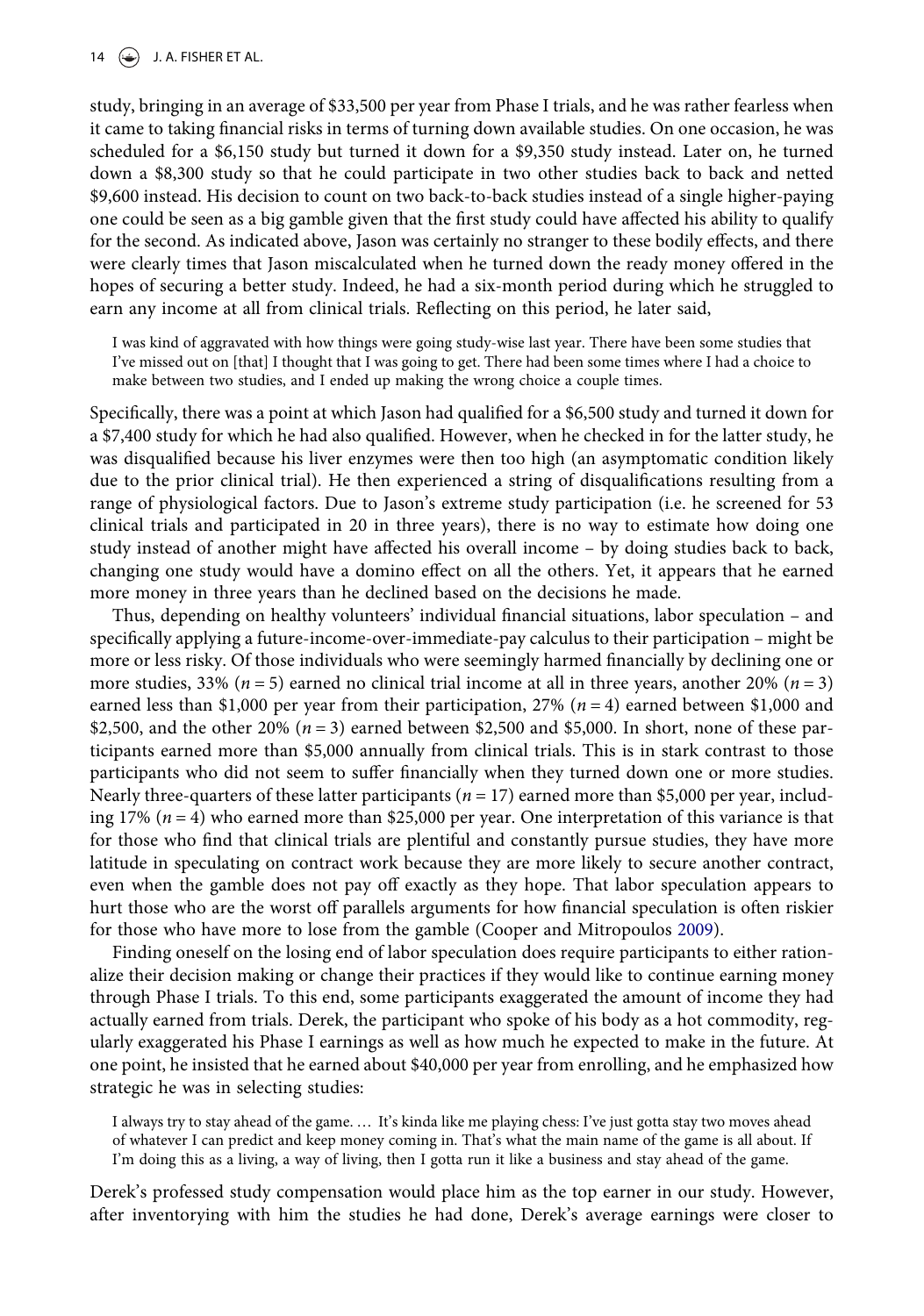\$20,000 and his best year brought in \$28,500. These numbers place him above 95% of our other participants, but the inflated calculation of his earnings also helped him rationalize his labor speculation – such as declining a \$4,000 study that he did not think was worth his time, then not qualifying for another study for three months – by inordinately focusing on the best-paying studies he had done – such as one that paid \$12,200. Extrapolating from their highest-paid contract might provide workers with a narrative that justifies their continued involvement in insecure work and compensates for exposure to financial risk and uncertainty, even if the outcome is not as lucrative as they would like to believe.

As a counterexample to those like Derek engaging in the future-income-over-immediate-pay calculus, other participants who struggled to earn a decent living through Phase I trials mitigated financial risk by not turning down any studies, regardless of how little they paid. AJ, a black man who participated in ten studies in a little over three years, scoffed at other participants who declined participating in studies for which they had qualified. He, too, enrolled in Phase I trials full time, did not have a speculative approach to choosing studies, and completed studies paying anywhere from \$1,700 to \$9,600. His average annual income was close to \$20,000 (and placed him slightly higher than Derek on the earnings' leaderboard), and he explicitly contrasted himself to others:

I was just going for anything, you know. Just going for anything I can get into 'cause you never know when the places are not gonna have a study. 'Cause there's points when you call, and they're like, "Oh, well, we don't have anything right now. Call back." … When all of a sudden you could've been into one last week, but … your ego got in the way and was like, "No, the money's not really good," dah-dah-dah-dah. Well, now you're just sitting home broke, so yeah. … Like I said, you can't pass up on it because you don't know when you're gonna get one. These things are like unicorns. You just gotta grab 'em, you know? They're rare, so just get it, get it, get it, get it.

Thus, AJ provides an exception to the rule of how full-time participants try to maximize their clinical trial earnings, not by speculation but by accepting any study that comes along. The result was that he might not have earned as much as some of the bigger risk-takers in our sample, but he consistently earned money through clinical trials, unlike others who might have valued their labor more highly for specific studies than did the clinics. If we can conclude that the future-income-overimmediate-pay calculus does not always pay dividends, that it can fail and leave individuals less financially secure than if they had taken a more conservative approach, then what might these conclusions tell us about the speculative practices of independent contractors more broadly?

## **Discussion**

Healthy volunteers are contract workers who can be said to use their health as a financial asset to earn money by testing investigational drugs for the pharmaceutical industry. If we think about the availability of clinical trials as a market, then choosing which study to 'invest' in is a form of speculation in which healthy volunteers attempt to predict which studies offer the best value to their income both in the short and long term. However, this labor market is characterized by a high degree of uncertainty in that workers cannot foresee what studies will be available, how much the clinics will pay, or whether they will qualify, despite their best efforts to control for these variables. Nonetheless, similar to financial speculators who risk available capital on the possibility of a higher future payout, many healthy volunteers engage in the speculative practice of choosing not only among studies that are available to them but also between studies at hand and imagined future studies that are more lucrative or otherwise economically appealing. This process is situated both in assessing one's worth as an independent contractor and aiming to maximize one's income over time. This future-income-over-immediate-pay calculus, therefore, requires a triangulation of information as well as a certain amount of faith that declining an available study (and its offered compensation) will pay dividends tomorrow.

As we have seen, the future-income-over-immediate-pay calculus leads many workers to lose money, despite its opposite intention. Financial loss appears more likely – and is more striking –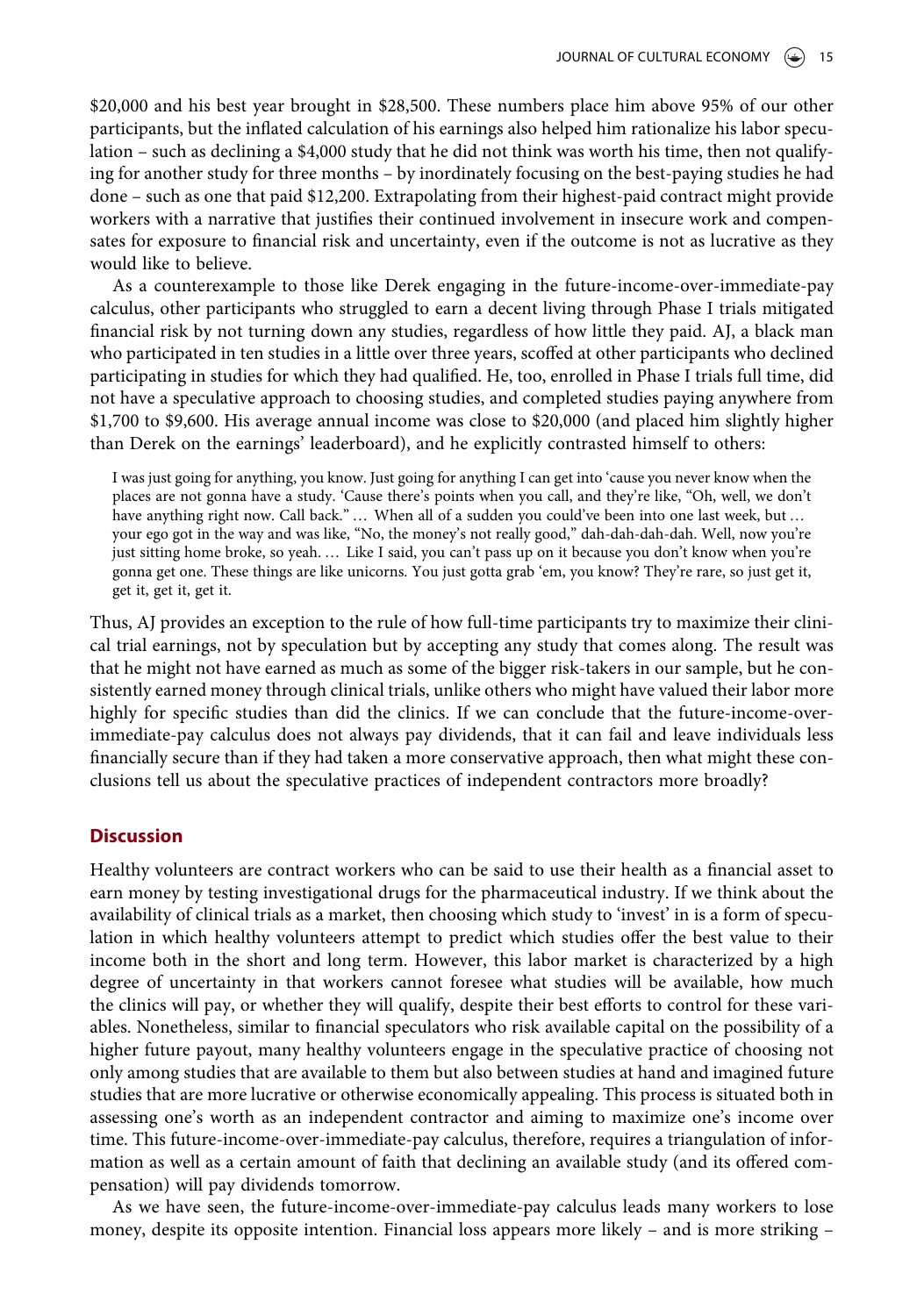for those healthy volunteers who earn less from clinical trials overall, indicating that those with less opportunity to make money as contract workers are taking larger risks with their income and suffering larger setbacks by declining available studies. This confirms Mishra et al.'s ([2012\)](#page-19-24) finding that people who have the greatest need are more likely to take larger financial risks despite unknown odds. To apply this insight to healthy volunteers, when an available trial offers compensation that is insufficient to keep someone afloat, the participant might be all the more willing to risk the opportunity for that immediate pay based on the speculation that a future clinical trial will be more apt to stabilize their financial situation. However, when that future trial does not materialize, the participant has inadvertently sacrificed making any income from the Phase I industry.

<span id="page-15-1"></span><span id="page-15-0"></span>That low-income workers, in particular, would engage in speculative labor practices as independent contractors does not challenge the rationality of what Allon [\(2010\)](#page-18-26) refers to as the 'citizenspeculator' in the current economy. Despite associations of speculation with financial distortion and moral imprudence in finance sectors (vanden Heuvel [2009](#page-20-7), Smith [2010](#page-19-31)), healthy volunteers' involvement in Phase I trials might be a perversely rational response of ordinary individuals to a context characterized by labor market insecurity and public disinvestment (e.g. the reduction of state-funded pensions, the privatization of education, healthcare, and other forms of social security). With regard to healthy individuals' participation in drug trials, such contract work facilitates the redefinition of one's health as a liquid asset and clinical trial participation as a source for privatized economic security through the mobilization of speculative logics.

The speculative orientation that serial Phase I trial participation elicits from healthy volunteers is part of the larger culture of financialization in everyday life. As labor markets have become increasingly volatile and income less certain, individuals have embraced rather than eschewed financial risk taking. This resonates with studies of contract workers in more professional settings. For example, in Neff's ([2012\)](#page-19-5) study of information technology (IT) contract workers, she found that some of these 'venture laborers' explicitly framed their work as an investment, and they wanted to invest themselves in jobs that would have the greatest financial payoff. Their orientation to work highlights the cultural logic that underpins financially risky contract labor. Neff argues that 'By taking risks, people feel as though they have some control over outcomes in a seemingly capricious labor market' (37), and this interpretation resonates with our study of healthy volunteers who want to believe they can get the best of the Phase I market by turning down less economically desirable clinical trials as a bodily and temporal investment in their future participation in more worthwhile clinical trials.

However, because healthy volunteers are typically drawn from more socially vulnerable groups, such as racial and ethnic minorities and those with less education and unstable employment histories, the stakes are much higher for these contract workers than they might be for professional groups. IT workers, for example, might be able to secure full-time employment for a company rather than continue to operate as independent contractors, but there is no such parallel employment stream for healthy volunteers to fall back on. Indeed, their participation is generally motivated by a lack of opportunity in the regular employment market, and clinical trials become one more liability rather than an asset for their resumés should they seek more traditional forms of employment (Monahan and Fisher [2015,](#page-19-29) [2020](#page-19-30)).

Yet, healthy volunteers might be said to be acting as if they were highly skilled contractors rather than economically precarious ones when they engage in the future-income-over-immediate-pay calculus. This indicates that they have bought into the 'free agent' ideology of contract work that emphasizes the potential for higher earnings and more flexibility (Kunda *et al.* [2002\)](#page-19-12), even though these benefits are less likely to pan out for them (and they are also exposed to the same drawbacks, such as higher taxes and different tax schedules imposed on independent contractors). That the deck is largely stacked against healthy volunteers might also encourage some to behave opportunistically – a risk in all contract work (see Sharma [1997](#page-19-14)) – and flagrantly break the rules of their contracts when they fail to observe washout periods, which can create physical and financial risks to the healthy volunteers themselves as well as financial risks for the companies hiring them (Fisher [2020](#page-18-17)).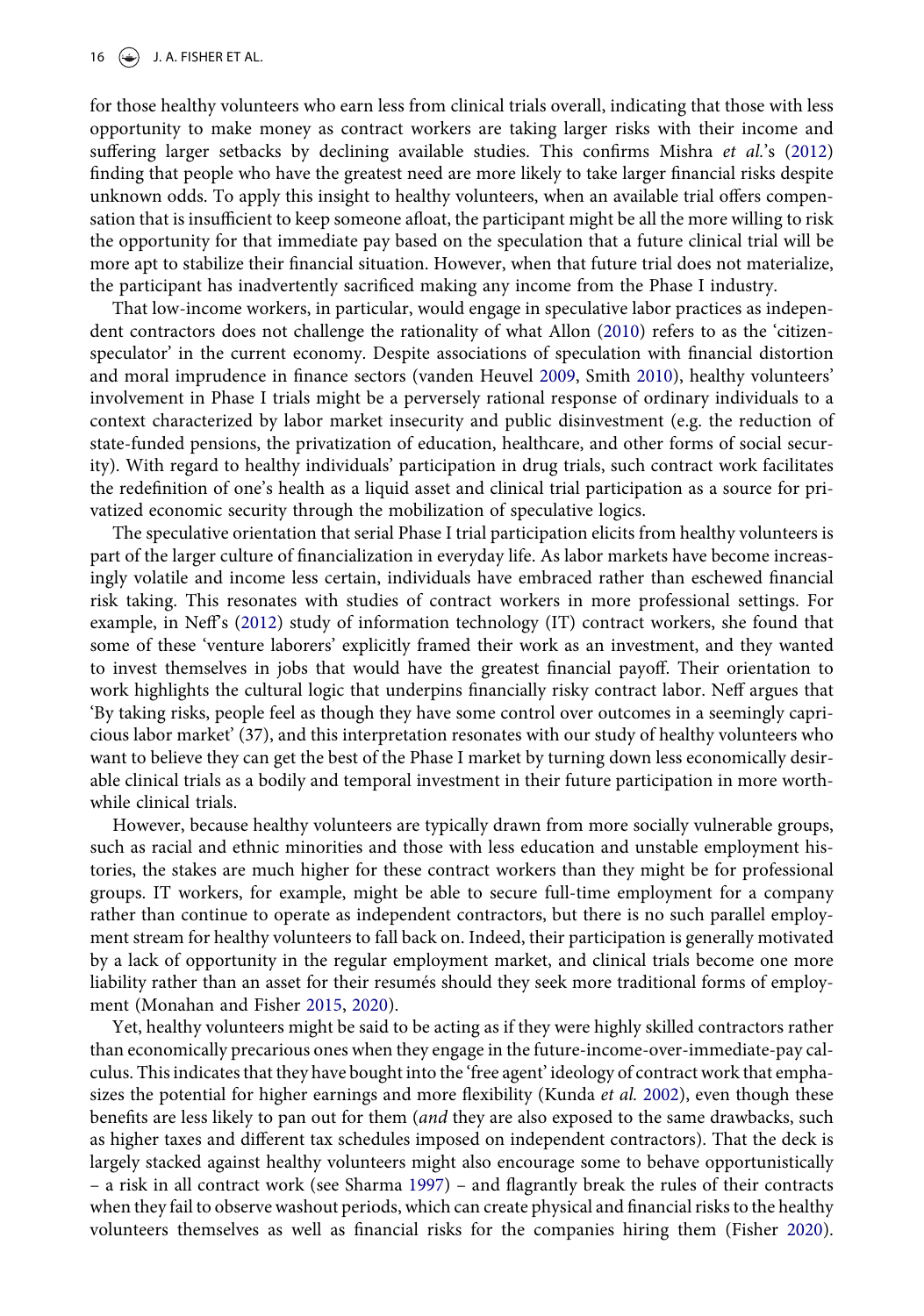However, understood through a financialized logic of speculation, such choices can appear justified: skirting the rules may enhance one's ability to secure a spot in a more lucrative study, and so it is both a risky choice but also a legitimate, rational, and natural (financial) practice (cf. de Goede [2005](#page-18-24)).

<span id="page-16-2"></span><span id="page-16-1"></span>As for the decision rules on which healthy volunteers rely, the uncertainty of the clinical trials market makes it difficult for workers to have hard and fast rules for when to enroll in or decline a study. This is strikingly different than independent contractor taxi drivers, for example, who have been shown to use daily income targets to structure their income and adjust accordingly the number of hours they work each day (Camerer et al. [1997](#page-18-12)). With ultimately much less control over their hours and wages, healthy volunteers are more like gig economy workers (Abadie [2019,](#page-18-27) Fisher [2019\)](#page-18-28). For instance, Shapiro [\(2018](#page-19-19)) found in his study of couriers working for app-based platform companies that 'everyday decisions and negotiations [about their work] are not dictated by bald calculations of earnings potentials, but rather entail a complex amalgam of intuition, qualification, and judgment' (2965). Workers in Shapiro's study attempted to predict the times of day and types of orders that would make them the most money, but their earnings were much more difficult to predict in part due to partial information provided by the companies about the nature of orders, the number of workers with whom they were competing for orders, and the dynamic pricing system that varies the payrate based on myriad factors. While working as an independent contractor for a platform company like Postmates (in Shapiro's study) or Uber requires different types of decision rules for their labor, these workers often are powerless in much the same way as healthy volunteers, even as they operate within a system that emphasizes their freedom to set the terms of the exchange.<sup>[6](#page-17-5)</sup> These workers can and do decide when and how to work, but the financial rewards of their labor are quite limited. Nevertheless, they often employ speculative forms of reasoning in their decision making – using what information they do have to inform the risks they take in hopes of conjuring profit out of unknowable future conditions.

In this way, healthy clinical trial volunteers help shed light on the spectrum of power relations structuring contract labor that spans from highly skilled workers who can set the terms of their employment to gig workers who experience constantly fluctuating work conditions set through algorithmic platforms designed to exploit their labor. Speculation in contract labor can run through all of these forms of work. Regardless of how much control the workers can exact over their employment, speculation allows them the illusion of control over their financial situations. Given uncertain sources of income, healthy volunteers – and possibly other vulnerable contract workers – subscribe to optimistic versions of a financial future in which their labor investments pay off (cf. Pixley [2010,](#page-19-21) Stout [2012](#page-19-23)).

<span id="page-16-3"></span>In an unjust and racialized society, the 'choice' to invest one's body toward the capital accumulation of multinational corporations in exchange for what are at best modest and irregular wages is another critical aspect of these labor relations. Although many healthy volunteers enjoy clinical trial work, they are also not naïve to the patterns of exploitation that enable pharmaceutical companies to earn massive profits from the clinical labor of racial and ethnic minorities who have few better options for work (Walker et al. [2018,](#page-20-8) Fisher and Walker [2019](#page-18-29), Fisher [2020\)](#page-18-17). In this context, the future-income-over-immediate-pay calculus creates a space for agency that is all the more vital given the impossibility of achieving long-term prosperity from labor speculation in the clinical trial market. Even when it is a financially risky strategy, labor speculation is a way to set the terms of exchange with oneself if not with the companies providing the revenue. While their expectations can be said to be fictions (Beckert [2013](#page-18-13)), they become narratives that impart a sense of control to vulnerable workers and affirm their agency to win or lose in an unfair labor market.

## <span id="page-16-0"></span>Notes

1. The clinics were not involved in the design of the study or analyses of the data. They simply allowed us access to the healthy volunteers who were enrolled in clinical trials during our recruitment visits. To protect confidentiality, we do not identify the clinics or the specific locations at which we recruited participants.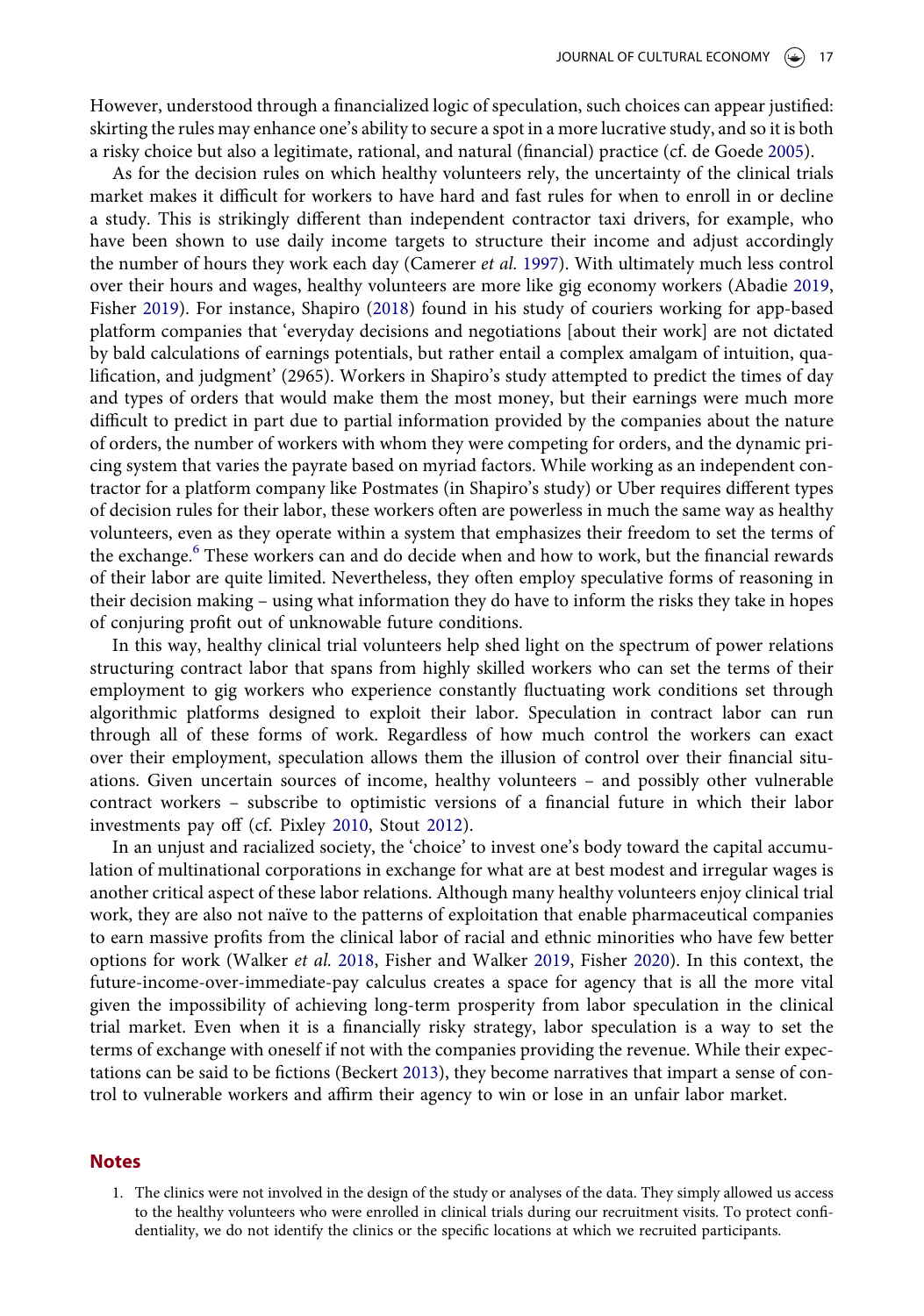18  $\left(\frac{1}{2}\right)$  J. A. FISHER ET AL.

- <span id="page-17-1"></span>2. In the clinical trials industry, a washout period is defined as the time between drug exposure periods. Typically, clinical trial protocols mandate a period of time between a volunteer's final dose of an investigational drug in one trial and their enrollment in the next. During this time, the drug is 'washed out' of the participant's system. This requirement is meant to both minimize the number of variables involved in the measurement of an investigational drug's effects, as well as to protect participants from potential (known and unknown) drug interactions.
- <span id="page-17-2"></span>3. There were 40 individuals in our sample (24%) who at the end of three years had not participated in another clinical trial. Eighteen (11%) had never even screened for another trial. Many of these individuals had secured full-time employment during those years, but others were unable to find any clinical trials for which they qualified.
- <span id="page-17-3"></span>4. Healthy volunteers also make enrollment decisions based on their perceptions of a study's risks (Chen et al. [2017](#page-18-30), Fisher et al. [2019](#page-18-28)). Among our study participants, we found that although the majority thought that Phase I trials were moderately to very risky, most asserted that they were personally safe from harm, often because they thought they could protect themselves (Fisher et al. [2018a\)](#page-18-16). This is not to say that participants do not experience bodily changes during clinical trials. Participants commonly experience 'adverse events,' but they typically do not consider these as harmful and engage in a process of minimizing, denying, or reattribut-ing the cause of the symptoms (McManus et al. [2019\)](#page-19-32). Our findings generally resonate with meta-analyses that indicate that bodily changes are quite commonly experienced during Phase I trials, but healthy volunteers rarely suffer long-term or serious harm from their participation (Sibille *et al.* [1998,](#page-19-33) Emanuel *et al.* [2015\)](#page-18-4).
- <span id="page-17-7"></span><span id="page-17-6"></span><span id="page-17-4"></span>5. In five instances, the participants also noted that the bodily risks of the study were not worth the compensation, and this included the \$11,000 study previously noted (n.b., the lowest paying study perceived as too physically risky was \$1,260 and the average of the five was \$6,130). For the purposes of this paper, we focus on economic decision making here rather than on risk, which we analyze elsewhere (Fisher et al. [2019](#page-18-28)).
- <span id="page-17-5"></span>6. Arguably, the terms of exchange are even more restrictive for healthy volunteers than many forms of gig work. Both the frequency of procurable contracts (e.g. the rapid turn-over rate of Uber rides in a given shift versus the more limited availability of clinical trial opportunities) and the time commitment required upon accepting a contract (e.g. completing a 'ride' for an Uber driver versus whole trial completion for a healthy volunteer) make the decisions of healthy volunteers more consequential in determining their overall earnings.

## Disclosure statement

No potential conflict of interest was reported by the author(s).

## Funding

Research reported in this article was supported under a grant from the National Institute of General Medical Sciences (National Institutes of Health) under award number R01GM099952, 'Factors Affecting Healthy Volunteers' Long-Term Participation in Clinical Trials' (PI: Fisher).

## Notes on contributors

Jill A. Fisher is a Professor of Social Medicine in the Center for Bioethics at the University of North Carolina at Chapel Hill. She is the author of Medical Research for Hire: The Political Economy of Pharmaceutical Clinical Trials (Rutgers University Press, 2009) and Adverse Events: Race, Inequality, and the Testing of New Pharmaceuticals (New York University Press, 2020).

Megan M. Wood is a doctoral candidate in the Department of Communication at the University of North Carolina at Chapel Hill. She researches and teaches in the areas of media and cultural studies, and her work is published in peerreviewed journals such as Cultural Studies, Communication Studies, Communication & Critical/Cultural Studies, and Sexuality & Culture.

Torin Monahan is a Professor of Communication at the University of North Carolina at Chapel Hill. He is Co-Director of the International Surveillance Studies Network and Editor-in-Chief of the leading academic journal on surveillance, Surveillance & Society.

## References

<span id="page-17-0"></span>Abadie, R., [2010](#page-1-0). The professional guinea pig: big pharma and the risky world of human subjects. Durham, NC: Duke University Press.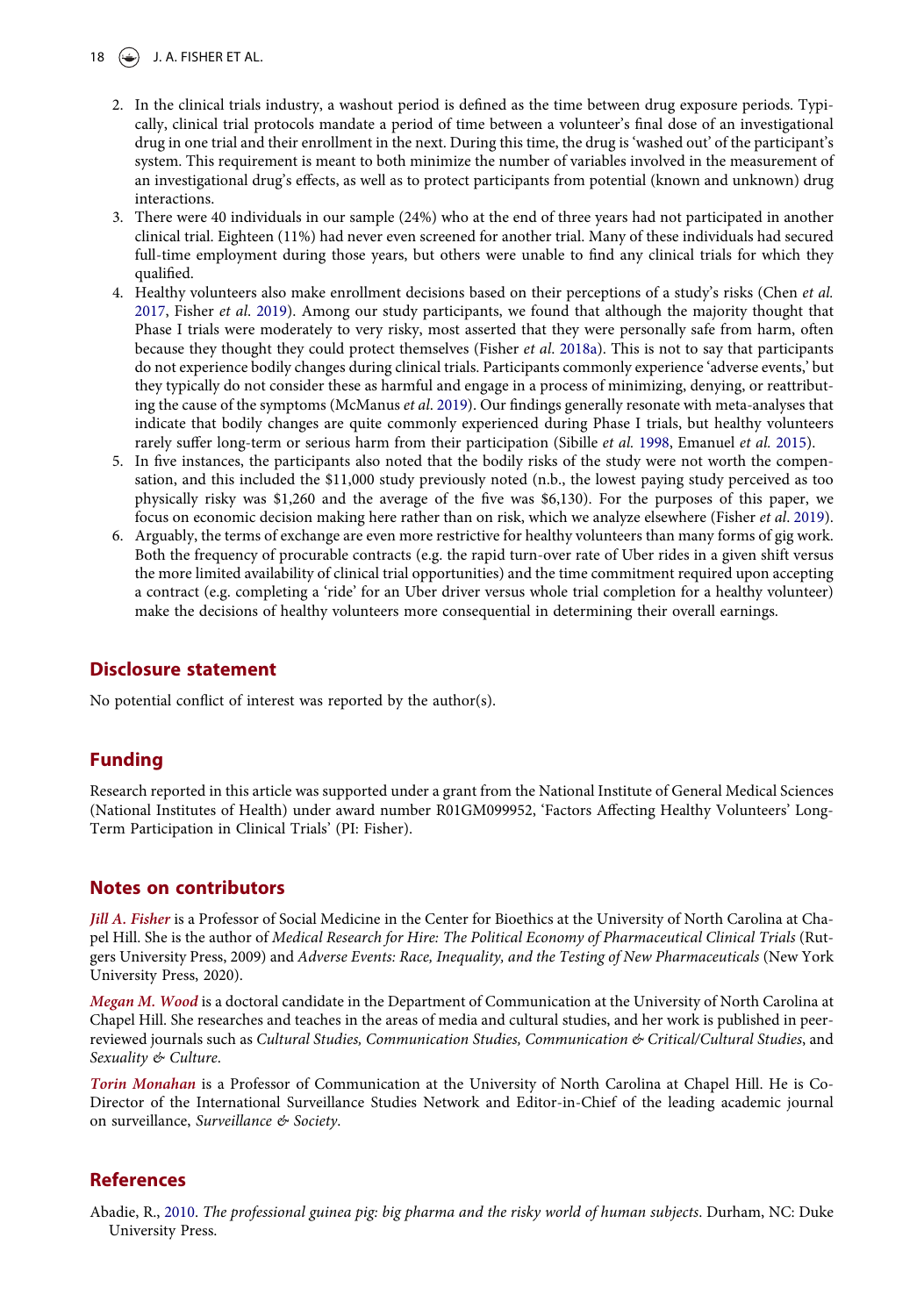- <span id="page-18-27"></span>Abadie, R., [2019.](#page-16-1) The exploitation of professional 'guinea pigs' in the gig economy: the difficult road from consent to justice. American Journal of Bioethics, 19, 37–39.
- <span id="page-18-26"></span>Allon, F., [2010.](#page-15-0) Speculating on everyday life: the cultural economy of the quotidian. Journal of Communication Inquiry, 34, 366–381.
- <span id="page-18-6"></span><span id="page-18-1"></span>Allon, F., [2015.](#page-0-0) Everyday leverage, or leveraging the everyday. Cultural Studies, 29, 687–706.
- Allon, F., [2016](#page-1-1). The wealth affect: financial speculation as everyday habitus. In: A. Schmidt and C. Conrad, eds. Bodies and affects in market societies. Tubingen: Mohr Siebeck, 109–125.
- <span id="page-18-8"></span>Allon, F. and Redden, G., [2012.](#page-2-0) The global financial crisis and the culture of continual growth. Journal of Cultural Economy, 5, 375–390.
- <span id="page-18-7"></span>Barley, S.R. and Kunda, G., [2006.](#page-2-1) Gurus, hired guns, and warm bodies: itinerant experts in a knowledge economy. Princeton, NJ: Princeton University Press.
- <span id="page-18-15"></span><span id="page-18-13"></span>Becker, G.S., [1962](#page-3-0). Irrational behavior and economic theory. Journal of Political Economy, 70, 1–13.
- <span id="page-18-22"></span>Beckert, J., [2013.](#page-3-1) Imagined futures: fictional expectations in the economy. Theory and Society, 42, 219–240.
- Beckert, J. and Lutter, M., [2013](#page-6-0). Why the poor play the lottery: sociological approaches to explaining class-based lottery play. Sociology, 47, 1152–1170.
- <span id="page-18-25"></span>Broughton, A., et al., [2018.](#page-8-0) The experiences of individuals in the gig economy. London: Institute for Employment Studies.
- <span id="page-18-5"></span>Callon, M., [1998.](#page-1-2) Introduction: the embeddedness of economic markets in economics. The Sociological Review, 46 (1\_suppl), 1–57.
- <span id="page-18-12"></span>Camerer, C., et al., [1997](#page-3-2). Labor supply of New York City cabdrivers: one day at a time. The Quarterly Journal of Economics, 112, 407–441.
- <span id="page-18-2"></span>Camporesi, S. and McNamee, M.J., [2014](#page-1-3). Performance enhancement, elite athletes and anti doping governance: comparing human guinea pigs in pharmaceutical research and professional sports. Philosophy, Ethics, and Humanities in Medicine, 9, 1–9.
- <span id="page-18-30"></span>Chen, S.C., et al., [2017.](#page-17-3) Phase 1 healthy volunteer willingness to participate and enrollment preferences. Clinical Trials, 14, 537–546.
- <span id="page-18-14"></span>Cooper, M., [2010](#page-3-3). Turbulent worlds: financial markets and environmental crisis. Theory, Culture & Society, 27, 167-190.
- <span id="page-18-20"></span><span id="page-18-10"></span>Cooper, M. and Mitropoulos, A., [2009](#page-2-2). The household frontier. Ephemera, 9, 363–368.
- Cooper, M. and Waldby, C., [2014.](#page-6-1) Clinical labor: tissue donors and research subjects in the global bioeconomy. Durham, NC: Duke University Press.
- <span id="page-18-23"></span>Cottingham, M.D. and Fisher, J.A., [2017](#page-7-0). From fantasy to reality: managing biomedical risk emotions in and through fictional media. Health, Risk & Society, 19, 284-300.
- <span id="page-18-24"></span>de Goede, M., [2005](#page-8-1). Virtue, fortune, and faith: a genealogy of finance. Minneapolis, MN: University of Minnesota Press.
- <span id="page-18-0"></span>Duffy, B.E., [2017.](#page-0-1) (Not) getting paid to do what you love: Gender, social media, and aspirational work. New Haven, CT: Yale University Press.
- <span id="page-18-3"></span>Edelblute, H.B. and Fisher, J.A., [2015](#page-1-4). Using 'clinical trial diaries' to track patterns of participation for serial healthy volunteers in US phase I studies. Journal of Empirical Research on Human Research Ethics, 10, 65–75.
- <span id="page-18-21"></span>Elliott, C., [2008](#page-6-2). Guinea-pigging: healthy human subjects for drug-safety trials are in demand. But is it a living? The New Yorker, January 7, 2008, 36–41.
- <span id="page-18-4"></span>Emanuel, E.J., et al., [2015](#page-1-5). Quantifying the risks of non-oncology phase I research in healthy volunteers: meta-analysis of phase I studies. British Medical Journal, 350, h3271.
- <span id="page-18-28"></span><span id="page-18-17"></span>Fisher, J.A., [2019](#page-16-2). Research payment and its social justice concerns. American Journal of Bioethics, 19, 35–36.
- Fisher, J.A., [2020](#page-4-0). Adverse events: race, inequality, and the testing of new pharmaceuticals. New York: New York University Press.
- <span id="page-18-18"></span>Fisher, J.A. and Kalbaugh, C.A., [2011.](#page-4-1) Challenging assumptions about minority participation in US clinical research. American Journal of Public Health, 101, 2217–2222.
- <span id="page-18-16"></span>Fisher, J.A., et al., [2018a.](#page-3-4) Healthy volunteers' perceptions of risk in US phase I clinical trials: a mixed-methods study. PLOS Medicine, 15, e1002698.
- <span id="page-18-19"></span>Fisher, J.A., et al., [2018b.](#page-6-3) Healthy volunteers' perceptions of the benefits of their participation in phase I clinical trials. Journal of Empirical Research on Human Research Ethics, 13, 494–510.
- Fisher, J.A., et al., 2019. Picking and choosing among phase I trials: a qualitative examination of how healthy volunteers understand study risks. Journal of Bioethical Inquiry, 16, 535–549.
- <span id="page-18-29"></span>Fisher, J.A. and Walker, R.L., [2019.](#page-16-3) Advancing ethics and policy for healthy-volunteer research through a modelorganism framework. Ethics and Human Research, 41, 4–14.
- <span id="page-18-9"></span>French, S. and Kneale, J., [2012](#page-2-3). Speculating on careless lives: annuitising the biofinancial subject. *Journal of Cultural* Economy, 5, 391–406.
- <span id="page-18-11"></span>Friedman, G., [2014.](#page-3-5) Workers without employers: shadow corporations and the rise of the gig economy. Review of Keynesian Economics, 2, 171–188.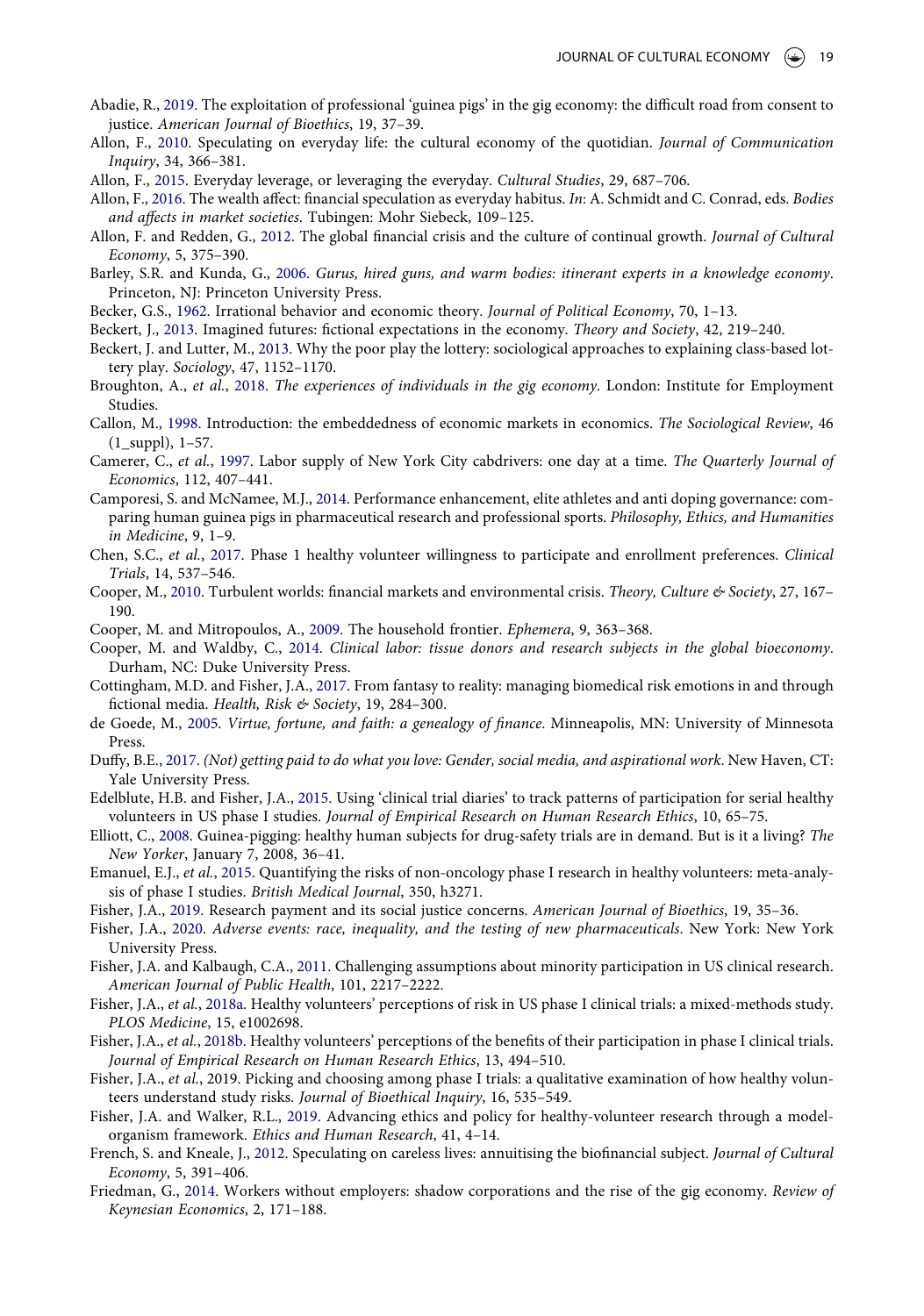- <span id="page-19-13"></span>Gallagher, D.G., [2008](#page-2-4). Independent contracting: finding a balance between flexibility and individual well-being. In: K. Naswall, J. Hellgren, and M. Sverke, eds. The individual in the changing working life. Cambridge: Cambridge University Press, 108–125.
- <span id="page-19-26"></span>Grady, C., et al., [2017.](#page-4-1) Motivations, enrollment decisions, and socio-demographic characteristics of healthy volunteers in phase 1 research. Clinical Trials, 14, 526–536.
- <span id="page-19-10"></span><span id="page-19-4"></span>Graeber, D., [2014](#page-0-2). Debt: the first 5,000 years. Brooklyn, NY: Melville House Publishing.
- <span id="page-19-25"></span>Gregg, M., [2011.](#page-2-5) Work's intimacy. Malden, MA: Polity Press.
- Head, E., [2009.](#page-4-2) The ethics and implications of paying participants in qualitative research. International Journal of Social Research Methodology, 12, 335–344.
- <span id="page-19-1"></span>Ho, K., [2009](#page-0-3). Disciplining investment bankers, disciplining the economy: Wall Street's institutional culture of crisis and the downsizing of 'corporate America'. American Anthropologist, 111, 177–189.
- <span id="page-19-22"></span><span id="page-19-6"></span>Hyman, L., [2011.](#page-0-4) Debtor nation: the history of America in red ink. Princeton, NJ: Princeton University Press.
- Jasarevic, L., [2014](#page-3-6). Speculative technologies: debt, love, and divination in a transnationalizing market. Women's Studies Quarterly, 42, 263–279.
- <span id="page-19-8"></span>Kalleberg, A.L., [2011](#page-2-6). Good jobs, bad jobs: the rise of polarized and precarious employment systems in the United States, 1970s–2000s. New York: Russell Sage Foundation.
- <span id="page-19-11"></span>Katz, L.F. and Krueger, A.B., [2019](#page-2-5). The rise and nature of alternative work arrangements in the United States, 1995– 2015. ILR Review, 72, 382–416.
- <span id="page-19-12"></span>Kunda, G., et al., [2002](#page-2-4). Why do contractors contract?: the experience of highly skilled technical professionals in a contingent labor market. ILR Review, 55, 234–261.
- <span id="page-19-17"></span>Lai, K.P., [2017](#page-2-7). Unpacking financial subjectivities: intimacies, governance and socioeconomic practices in financialisation. Environment and Planning D: Society and Space, 35, 913–932.
- <span id="page-19-16"></span>Lai, K., [2018](#page-2-8). Financialization of everyday life. In: G.L. Clark, M.P. Feldman, M.S. Gertler, and D. Wójcik, eds. The new Oxford handbook of economic geography. New York: Oxford University Press, 611–627.
- <span id="page-19-15"></span>Leyshon, A. and Thrift, N., [2007.](#page-2-9) The capitalization of almost everything: the future of finance and capitalism. Theory, Culture & Society, 24, 97–115.
- <span id="page-19-32"></span><span id="page-19-2"></span>Martin, R., [2002](#page-0-5). Financialization of daily life. Philadelphia, PA: Temple University Press.
- McManus, L., et al., [2019](#page-17-6). Appraising harm in phase I trials: healthy volunteers' accounts of adverse events. Journal of Law, Medicine and Ethics, 47, 323–333.
- <span id="page-19-29"></span><span id="page-19-24"></span>Mishra, S., et al., [2012](#page-3-7). Framing effects and risk-sensitive decision making. British Journal of Psychology, 103, 83–97.
- Monahan, T. and Fisher, J.A., [2015](#page-8-2). 'I'm still a hustler': entrepreneurial responses to precarity by participants in phase I clinical trials. Economy and Society, 44, 545–566.
- <span id="page-19-30"></span>Monahan, T. and Fisher, J.A., [2020](#page-11-0). Sacrificial labour: social inequality, identity work, and the damaging pursuit of elusive futures. Work, Employment and Society, 34, 441–456.
- <span id="page-19-7"></span><span id="page-19-5"></span>Neff, G., [2012.](#page-0-1) Venture labor: work and the burden of risk in innovative industries. Cambridge, MA: MIT press.
- Neilson, B. and Rossiter, N., [2008](#page-2-6). Precarity as a political concept, or, Fordism as exception. Theory, Culture & Society, 25, 51–72.
- <span id="page-19-28"></span>Nyman, J.A., et al., [2008](#page-6-0). Something for nothing: a model of gambling behavior. The Journal of Socio-Economics, 37, 2492–2504.
- <span id="page-19-27"></span><span id="page-19-20"></span>Nyman, J.A., et al., [2013.](#page-6-4) Work and non-pathological gambling. Journal of Gambling Studies, 29, 61–81.
- Opaluch, J.J. and Segerson, K., [1989.](#page-3-8) Rational roots of 'irrational' behavior: new theories of economic decision-making. Northeastern Journal of Agricultural and Resource Economics, 18, 81–95.
- <span id="page-19-21"></span>Pixley, J., [2010.](#page-3-6) The use of risk in understanding financial decisions and institutional uncertainty. The Journal of Socio-Economics, 39, 209–222.
- <span id="page-19-0"></span>Preda, A., [2001.](#page-0-3) The rise of the popular investor: financial knowledge and investing in England and France, 1840– 1880. The Sociological Quarterly, 42, 205–232.
- <span id="page-19-18"></span>Ravenelle, A.J., [2019](#page-3-9). Hustle and gig: struggling and surviving in the sharing economy. Oakland: University of California Press.
- <span id="page-19-9"></span><span id="page-19-3"></span>Ross, A., [2008.](#page-0-5) The new geography of work: power to the precarious? Theory, Culture & Society, 25, 31–49.
- Ross, A., [2017.](#page-2-6) Working for nothing: the latest high-growth sector? In: E. Armano, A. Bove, and A. Murgia, eds. Mapping precariousness, labour insecurity and uncertain livelihoods: subjectivities and resistance. New York: Routledge, 189–198.
- <span id="page-19-19"></span>Shapiro, A., [2018](#page-3-2). Between autonomy and control: strategies of arbitrage in the 'on-demand' economy. New Media & Society, 20, 2954–2971.
- <span id="page-19-14"></span>Sharma, A., [1997.](#page-2-10) Professional as agent: knowledge asymmetry in agency exchange. The Academy of Management Review, 22, 758–798.
- <span id="page-19-33"></span>Sibille, M., et al., [1998](#page-17-7). Adverse events in phase-I studies: a report in 1015 healthy volunteers. European Journal of Clinical Pharmacology, 54, 13–20.
- <span id="page-19-31"></span><span id="page-19-23"></span>Smith, R.D., [2010](#page-15-1). The role of greed in the ongoing global financial crisis. Journal of Human Values, 16, 187–194.
- Stout, L.A., [2012.](#page-3-10) Uncertainty, dangerous optimism, and speculation: an inquiry into some limits of democratic governance. Cornell Law Review, 97, 1177–1212.